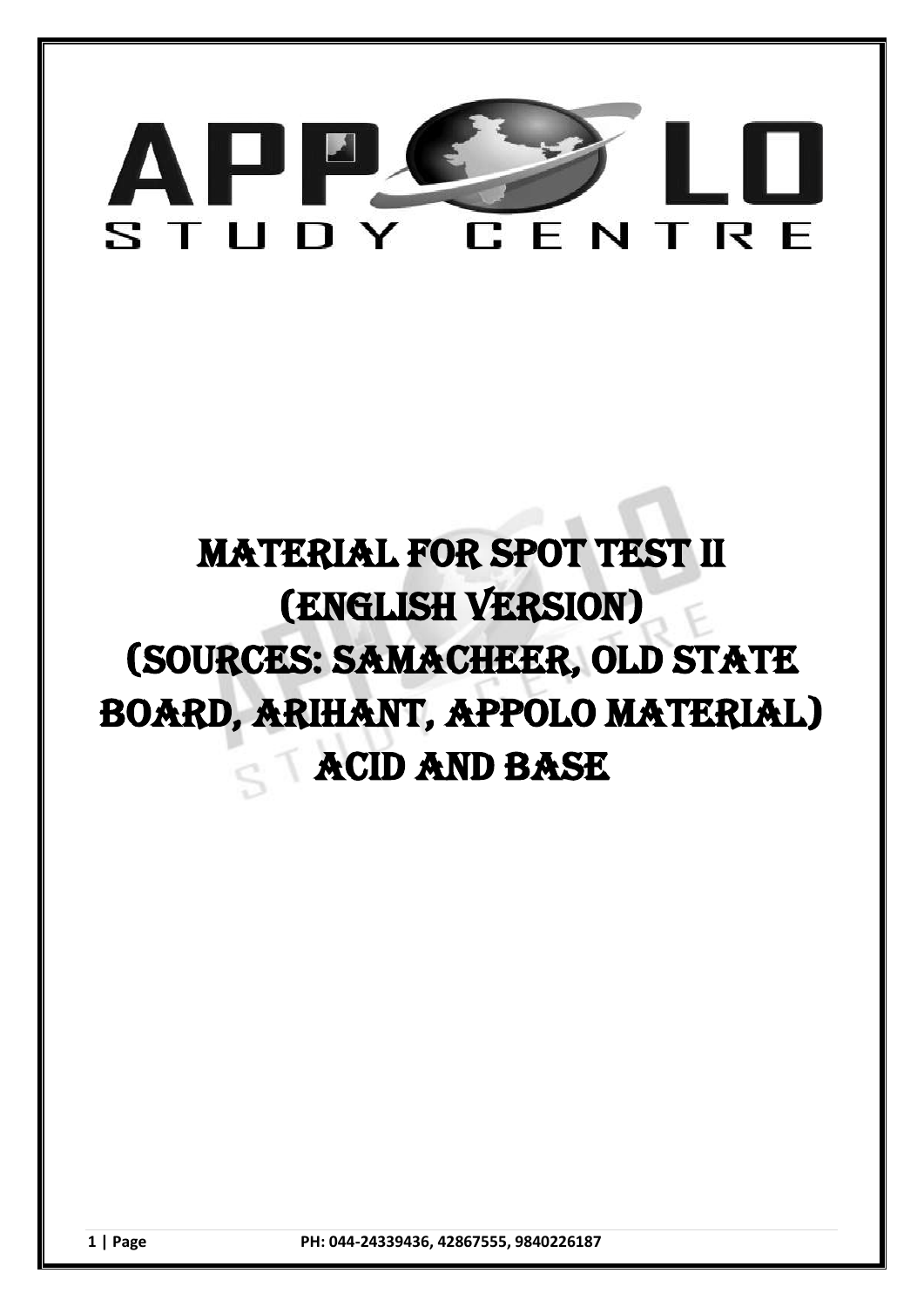## **ACIDS, BASES AND SALTS**

#### **7TH SAMACHEER**

## **ACIDS, BASES AND SALTS USED IN OUR DAILY LIFE**

Curd, lemon juice, orange juice and vinegar taste sour. These substances taste sour because they contain acids. The chemical nature of such substances is acidic. The word acid comes from the Latin word 'acidus' which means sour. We come across many acids in our daily life.

In general, acids are chemical substances which contain replaceable hydrogen atoms. Acids can be classified into two categories namely organic acids and mineral acids or inorganic acids.

#### **Organic acids**

Acids which are obtained from animal and plant materials are called organic acids. Many such acids are found in nature. Lemon and orange contain citric acid. Hence they are called citrus fruits. Milk that has turned to curd tastes sour, contains an acid called Lactic acid.

The acids found in food stuffs are weak. Soft drinks contain some carbonic acid which gives a tingling taste. Apple contains malic acid. Even the digestion of food in our body requires the presence of hydrochloric acid.

#### **Mineral acids**

Acids that are obtained from minerals are called mineral acids or Inorganic acids. For example, Hydrochloric acid, Nitric acid, Sulphuric acid which are commonly available in the laboratory. They must be used with a lot of care. They are corrosive. It means that they can eat away metal, skin and clothes. But they will not corrode glass and ceramics. Hence they are stored in glass bottles. An acid is a substance which contains replaceable hydrogen ions.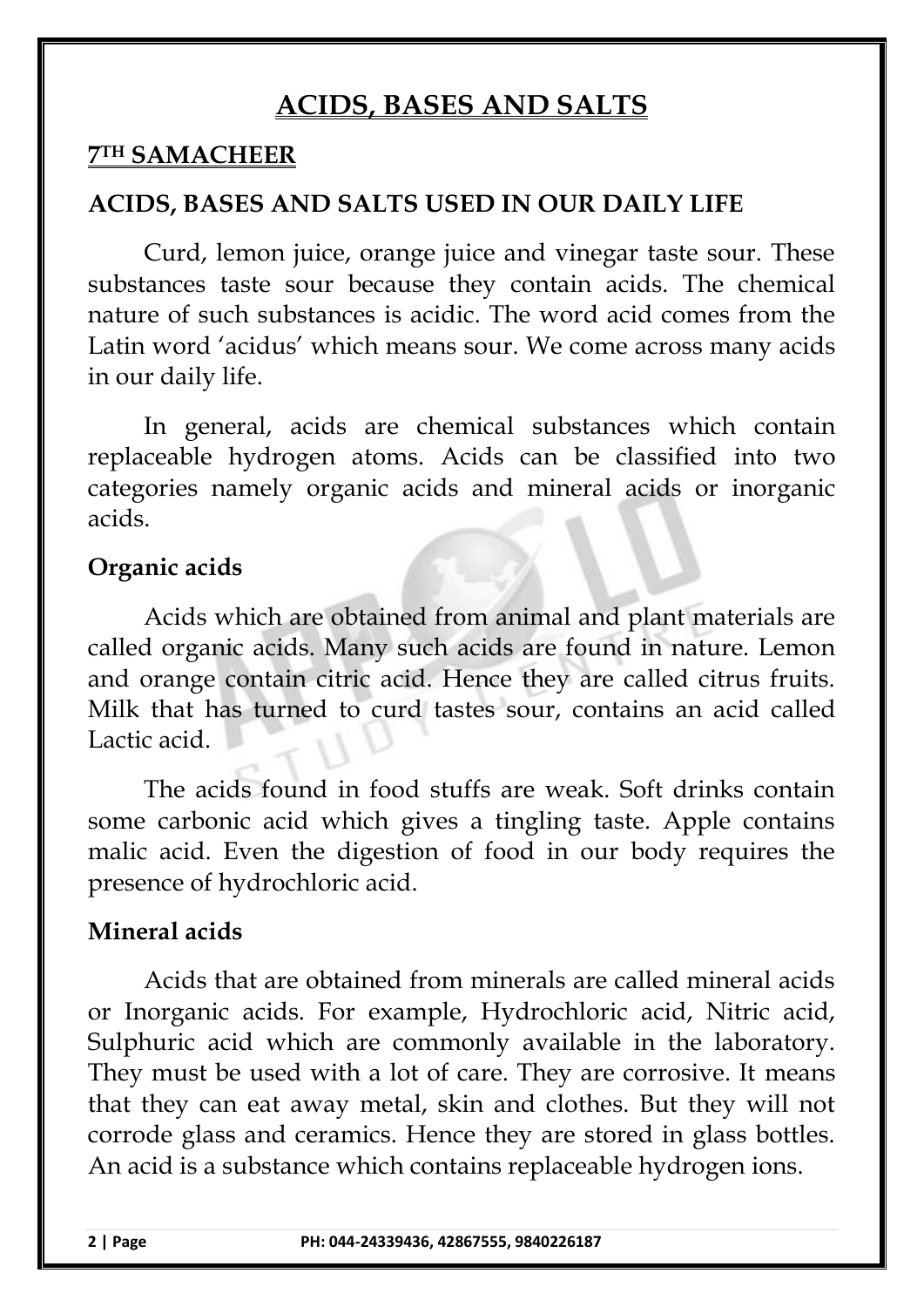## **Bases and alkalis in our daily life**

Substances such as baking soda, does not taste sour. It is bitter in taste. It shows that it has no acid in it. If you rub its solution with your fingers, it feels soapy.

Substances like these which are bitter in taste and feel soapy on touching are known as bases. The nature of such substances is said to be basic. Bases are oxides or hydroxides of metal. They are chemically opposite to acids. Some bases like caustic soda [Sodium hydroxide] and caustic potash [Potassium hydroxide] are very corrosive.

Bases give hydroxyl ions when treated with water. Bases which are soluble in water are called Alkalis. The hydroxides of Calcium, Sodium and Potassium are examples of alkalis. They are water soluble bases. All alkalis are bases, but not all bases are alkalis. The word alkali is derived from the Arabic word Aquila which means plant ashes. Ashes of plants are composed of mainly sodium and potassium carbonates.

| No                  | <b>Name</b>         | <b>Other Name</b> |
|---------------------|---------------------|-------------------|
| $\mathbf{1}$        | Calcium oxide       | Quick lime        |
| $\overline{2}$      | Potassium hydroxide | Caustic potash    |
| 3                   | Calcium hydroxide   | Slaked lime       |
| $\overline{4}$      | Sodium hydroxide    | Caustic soda      |
| 5                   | Magnesium hydroxide | Antacid           |
| <b>Name of Base</b> |                     | Found in          |
| Calcium hydroxide   |                     | <b>Lime Water</b> |
| Ammonium hydroxide  |                     | Window cleaner    |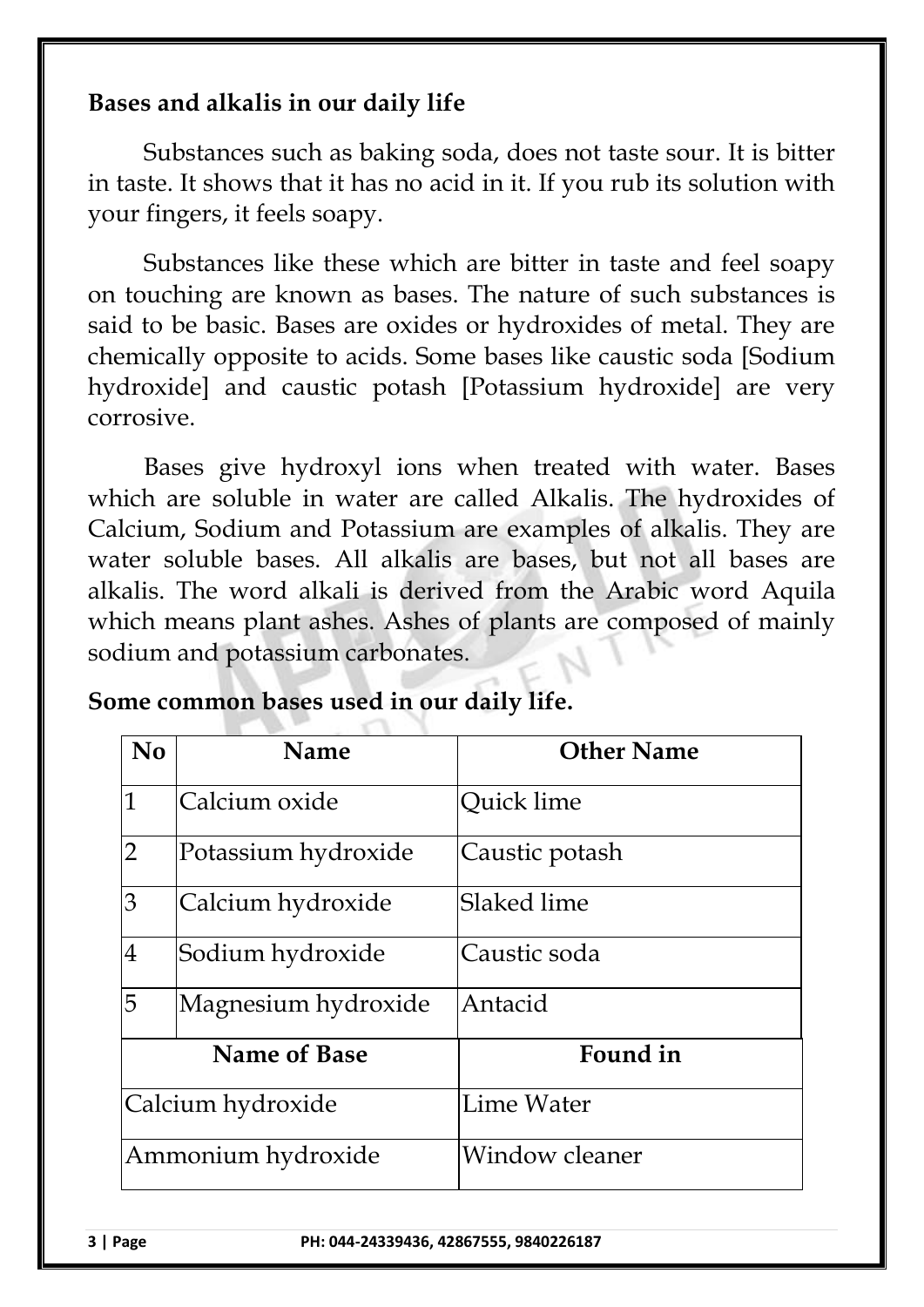| Sodium<br>Potassium hydroxide | hydroxide/Soap |                  |
|-------------------------------|----------------|------------------|
| Magnesium hydroxide           |                | Milk of magnesia |

#### **Test for identifying acids and bases**

We should never touch or taste a substance to find out whether it is an acid or base because, both acids and bases are harmful and burn the skin. A safe way to find out is to use an indicator. Indicators are a group of compounds that change colour when added to solutions containing either acidic or basic substances.

The common indicators used in the laboratory are litmus, methyl orange and phenolphthalein. Apart from these, there are some natural indicators like turmeric, red cabbage juice and beetroot juice.

| Indicator         | <b>Colour in Acid</b> | Colour in base   |  |
|-------------------|-----------------------|------------------|--|
| Litmus            | Red                   | Blue             |  |
| Phenolphthalein   | Colorless             | pink             |  |
| Turmeric          | Yellow                | <b>Brick red</b> |  |
| Beetroot juice    | Pink                  | Pale yellow      |  |
| Red cabbage juice | Pink/Red              | green            |  |

## **Properties of Acids**

- 1. They have a sour taste.
- 2. Strong acids are corrosive in nature.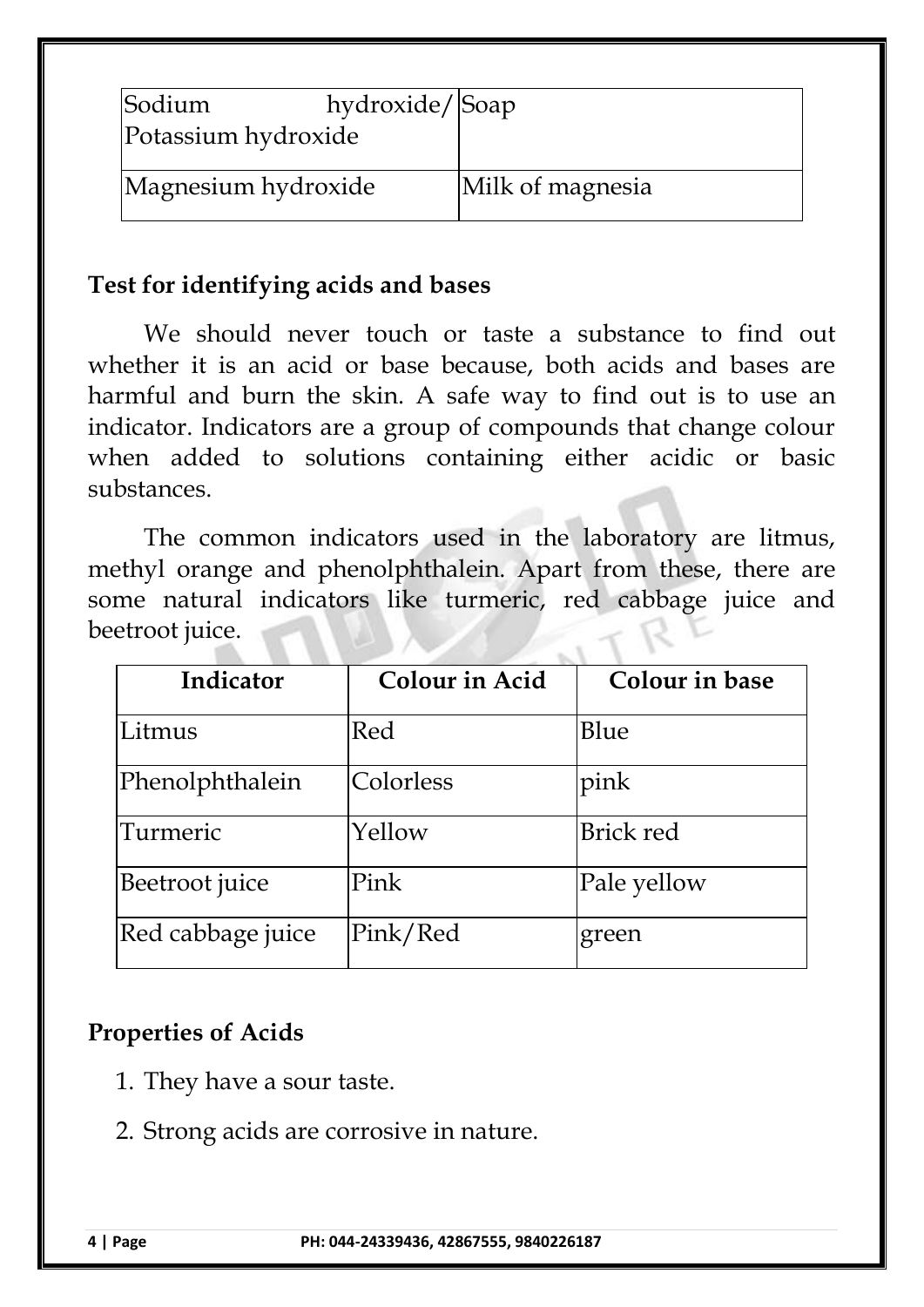- 3. Hydrogen is the common element present in all acids. However, all compounds containing hydrogen are not acids. For instance ammonia, Methane and glucose are not acids.
- 4. They react with metals and produce hydrogen.

## **Metal + Acids------► Salt + Hydrogen gas**

- 5. Acids turn blue litmus to red.
- 6. The indicator phenolphthalein is colorless in acids
- 7. The indicator methyl orange is red in acids.
- 8. They are good conductors of electricity.

## **Uses of Acids**

## **Inorganic acids are used in:**

- 1. Chemical laboratories as reagents.
- 2. Industries for manufacturing dyes, drugs, paints, perfumes, fertilizers and explosives.
- 3. The extraction of glue from bones and metals from its ore.
- 4. Preparation of gases like Carbon dioxide, Hydrogen sulphide, Hydrogen, Sulphur dioxide etc.,
- 5. Refining petroleum.

## **Organic Acids like carboxylic acids are used:**

- ❖ As food preservatives.
- As a source of vitamin C.
- $\triangle$  For preparation of baking soda.
- To add flavour to food stuffs and drinks.

## **Properties of Bases**

1. Bases are bitter in taste.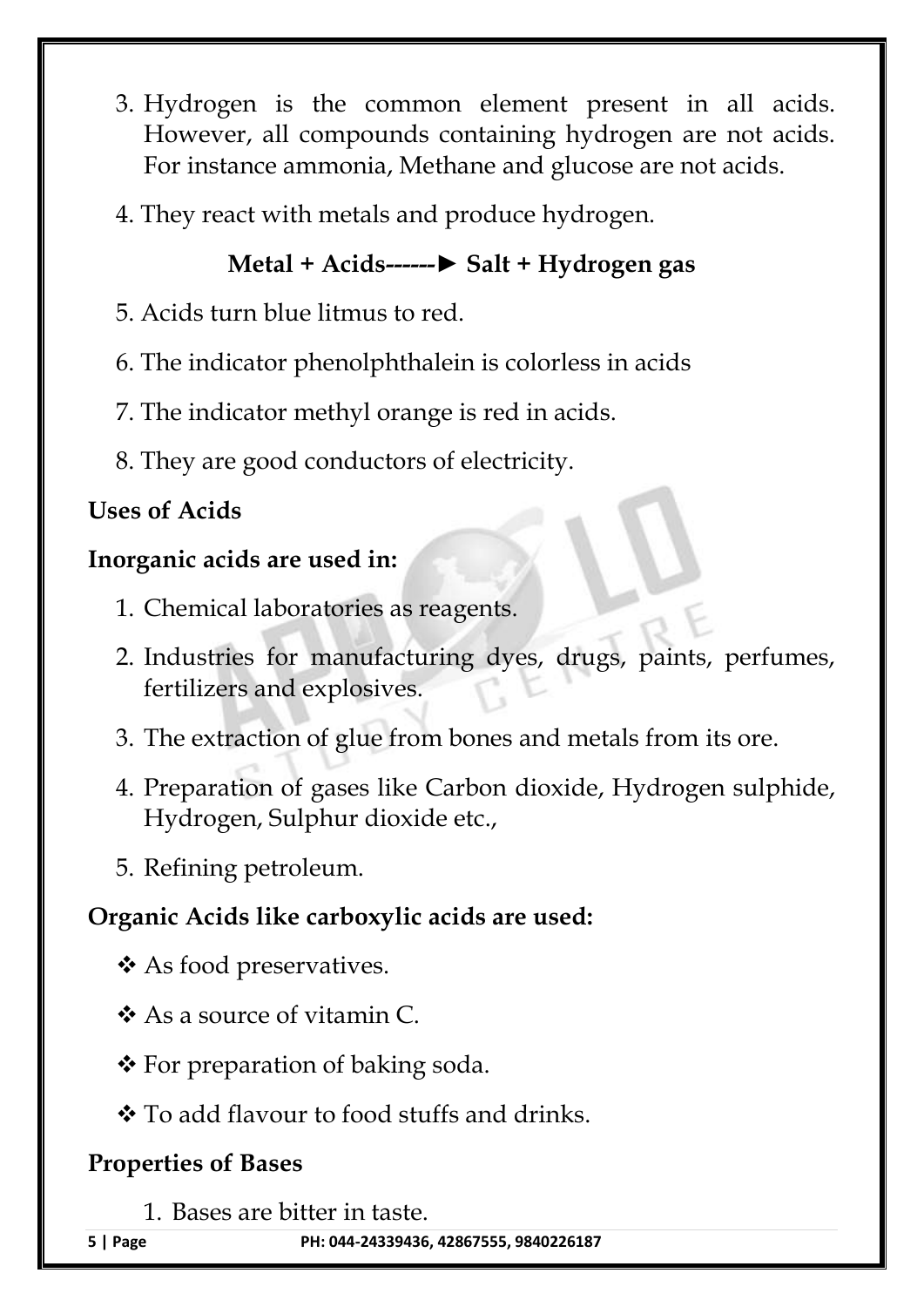2. Strong bases are highly corrosive in nature.

3. Generally they are good conductors of electricity

- 4. Basic solutions are soapy to touch.
- 5. Bases turn red litmus paper to blue.
- 6. Bases are compounds that contain hydroxyl group.

## **Uses of Bases**

- 1. As a reagent in chemical laboratories.
- 2. In industries for manufacture of soap, textile, plastic.
- 3. For the refining of petroleum.
- 4. For manufacturing paper, pulp and medicine.
- 5. To remove grease and stains from clothes.<br> **SAMACHEER**

## **10TH SAMACHEER**

## **ACIDS, BASES AND SALTS**

Acids, bases and salts are used in everyday life. Let it be a fruit juice or a detergent or a medicine. They play a key role in our dayto-day activities. Our body metabolism is carried out by means of hydrochloric acid secreted in our stomach.

## **ACIDS**

Acid is a substance which furnishes  $H^+$  ions or  $H_3O^+$  ions when dissolved in water. Acids have one or more replicable hydrogen atoms.

The word acid is derived from the Latin name 'acidus' which means sour taste. Substances with 'sour taste' are acids. Lemon juice, vinegar and grape juice have sour taste, so they are acidic. They change blue litmus to red. They are colorless with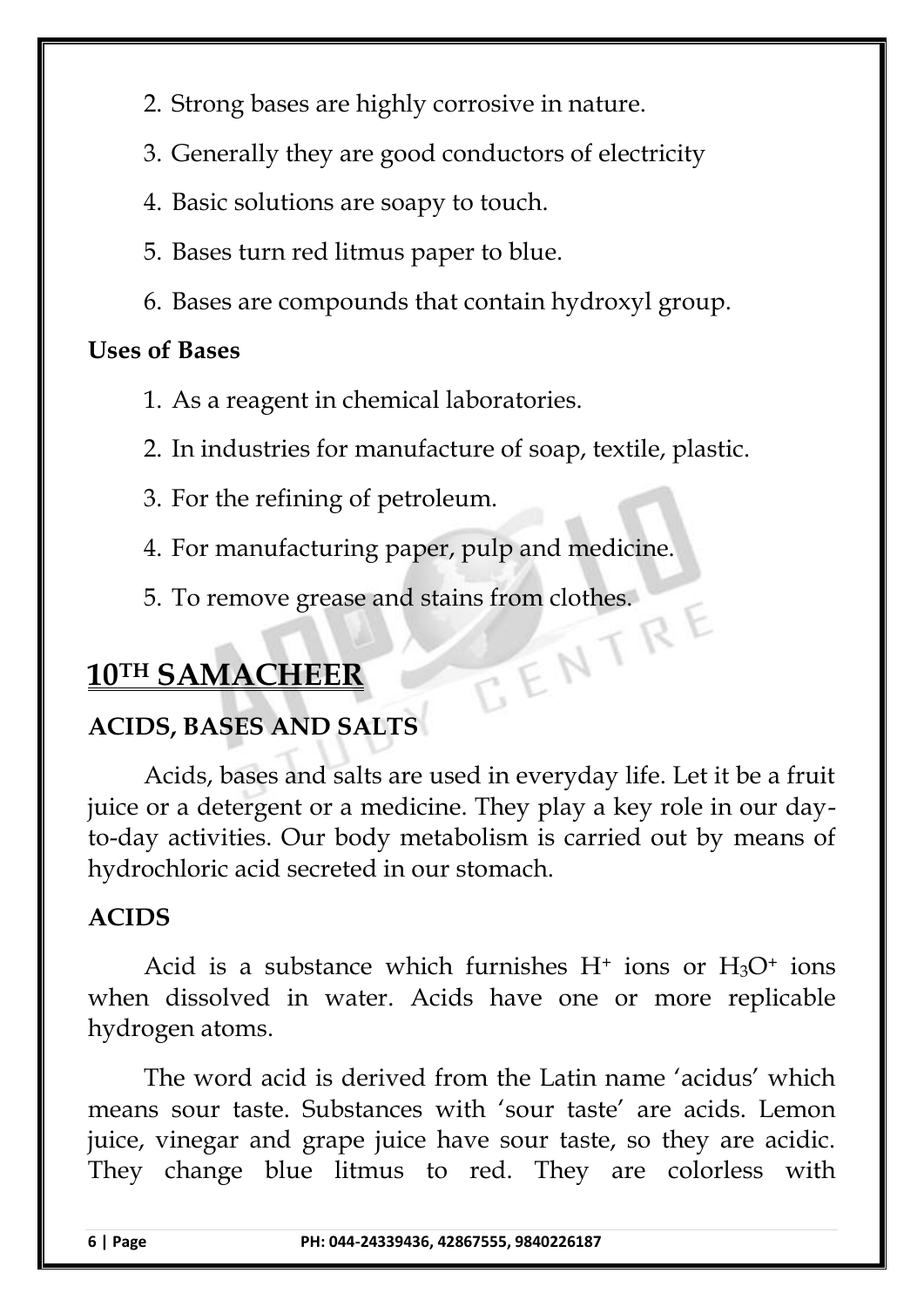phenolphthalein and pink with methyl orange. Many organic acids are naturally present in food items.

## **CLASSIFICATION OF ACIDS**

## **1. Based on their sources:**

Acids are classified into two type's namely organic acids and inorganic acids.

**Organic acids:-** Acids present in plants and animals (living beings) are organic acids eg. HCOOH, CH3COOH (Weak acids).

**Inorganic acids:-** Acids from rocks and minerals are inorganic acids or mineral acids eg. HCl,  $HNO<sub>3</sub>$ ,  $H<sub>2</sub>SO<sub>4</sub>$  (Strong acids).

## **2. Based on their basicity**

**Monobasic acid:**- It is an acid which gives one hydrogen ion per molecule of the acid in solution eg. HCl,  $HNO<sub>3</sub>$ .

**Dibasic acid:-** It is an acid which gives two hydrogen ions per molecule of the acid in solution e.g.,  $H_2SO_4$ ,  $H_2CO_3$ .

**Tribasic acid**:- It is an acid which gives three hydrogen ions per molecule of the acid in solution. e.g.,  $H_3PO_4$ ,

## **3. Based on ionization**

Acids are classified into two types based on ionization.

**Strong acids:-**These are acids which ionise completely in water eg.HCl

**Weak acids**:-These are acids which ionise partially in water eg. CH3COOH

## **4. Based on concentration:-**

Depending on the percentage or amount of acid dissolved in water acids are classified into concentrated acid and dilute acid.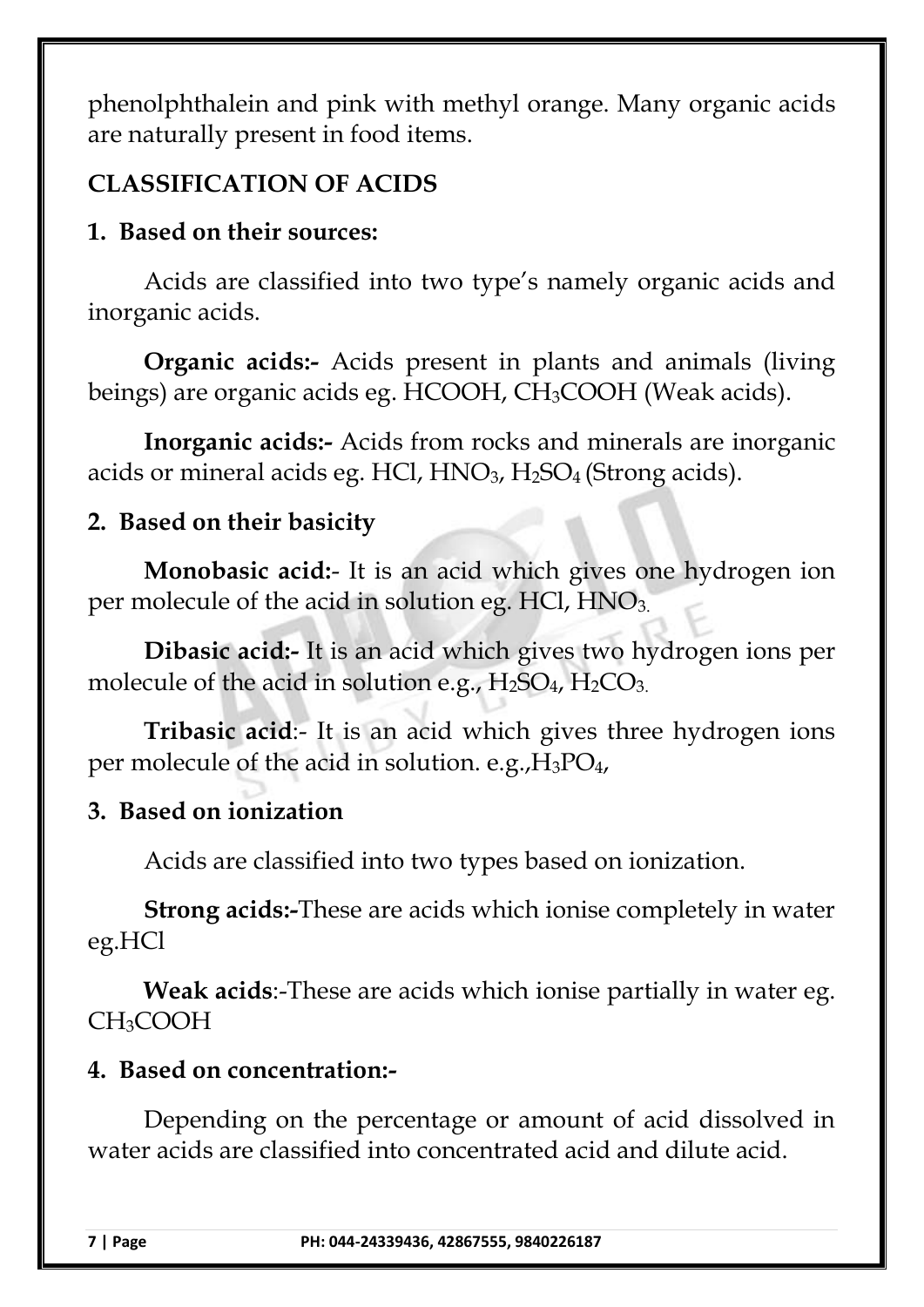**Concentrated acid**:- It is an acid having a relatively high percentage of acid in its aqueous solution.

**Dilute acid:-**It is an acid having a relatively low percentage of acid in aqueous solution.

## **CHEMICAL PROPERTIES OF ACIDS**

## **1.Reaction of Metals with Acid**

Note that zinc reacts with dilute hydrochloric acid to form zinc chloride and hydrogen gas.

## $Zn + 2HCl \rightarrow ZnCl + H_2\uparrow$

When a burning candle is brought near the bubble containing hydrogen gas, the flame goes off with a **'popping'** sound. This confirms that metal displaces hydrogen from the dilute acid. (Hydrogen gas burns with a **'popping'** sound)

## **Metal + Acid → Salt + Hydrogen**

Another example

## $Mg + H_2SO_4 \rightarrow MgSO_4 + H_2 \uparrow$

Few metals do not liberate hydrogen gas on reaction with acids.eg Ag,Cu.

Lime stone, Chalk and Marble are different physical forms of calcium carbonate. They react with acids giving the corresponding salts, carbon dioxide and water.

## **2. Reaction of Metal Carbonate and Metal Bicarbonate with Acids**

**Test tube I**

$$
Na_2CO_3 + 2\;HCl \rightarrow 2\;NaCl + H_2O + CO_2\uparrow
$$

**Test tube II**

```
NAHCO<sub>3</sub> + HCl \rightarrow NaCl + H<sub>2</sub>O + CO<sub>2</sub>
```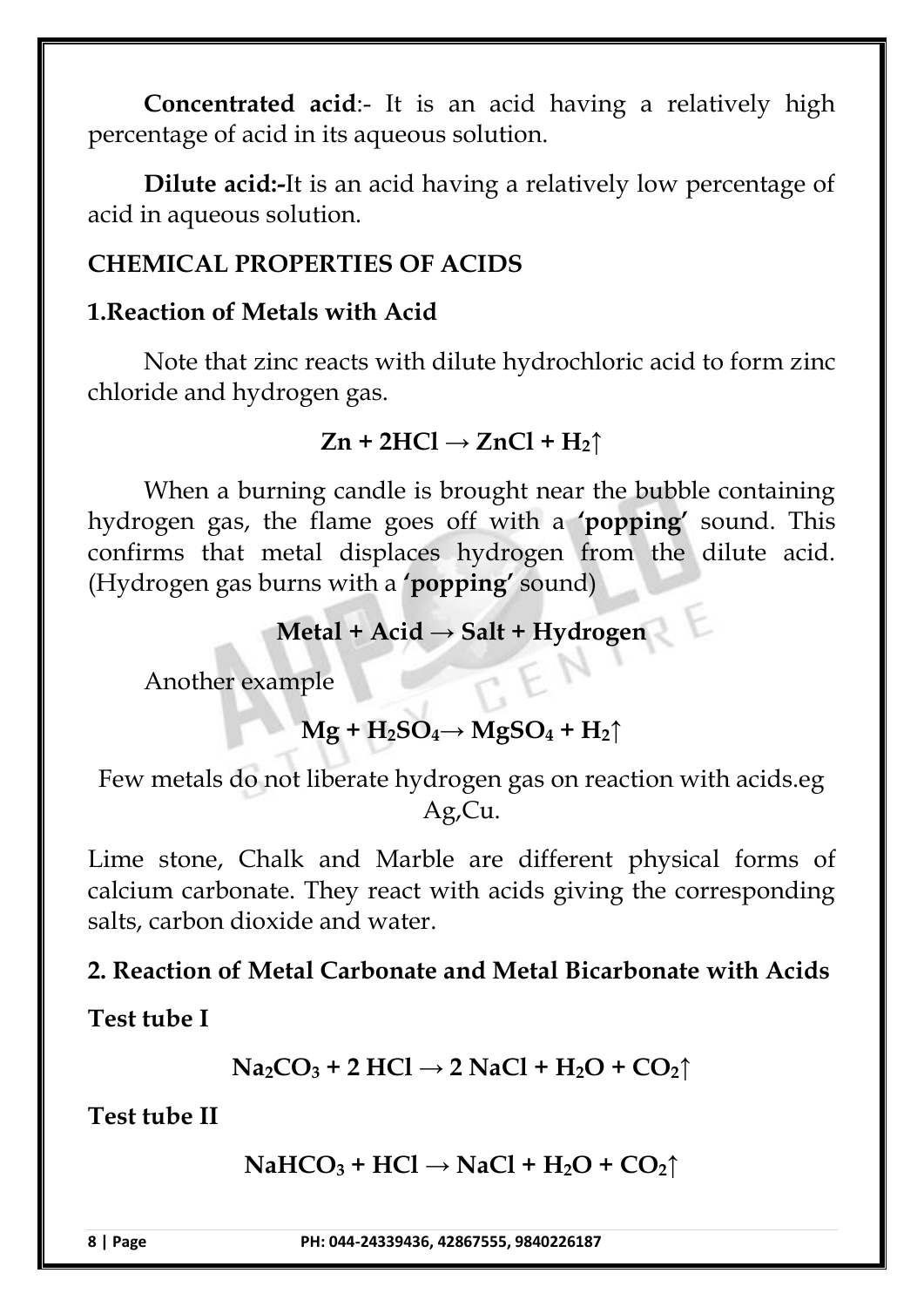When carbon dioxide is passed through lime water, it turns milky.

#### $Ca(OH)_2 + CO_2 \rightarrow CaCO_3 + H_2O$

## **(milky)**

From the above activity the reaction can be summarized as

#### **Metal carbonate or Metal bicarbonate + Acid----►Salt+water+Carbon dioxide**

**Other examples:**

## $MgCO<sub>3</sub>$  **+ 2 HCl**  $\rightarrow$   $MgCl$  **+ H<sub>2</sub>O + CO**<sub>2</sub> $\uparrow$

## $Mg(HCO_3)_{2}$  + 2 HCl  $\rightarrow$   $MgCl_2$  + 2H<sub>2</sub>O + 2CO<sub>2</sub> $\uparrow$

Some metal carbonates and metal bicarbonates are basic, they react with acids to give salt and water with the liberation of carbon dioxide.

#### **3. Reaction of Metallic Oxides with Acids**

Take about 2g copper (II)oxide in a watch glass and slowly add dilute hydrochloric acid to it. Note the colour of the salt. The colour changes from black to green. This is due to the formation of copper (II) chloride in the reaction. Since metal oxides are basic, they react with acid to form salt and water.

## $CuO + 2HCl \rightarrow CuCl + H<sub>2</sub>O$

From the above activity we conclude that

## **Metallic oxide + Acid → Salt + Water**

Another example

## $CaO + 2HCl \rightarrow CaCl + H<sub>2</sub>O$

## **4. Action of Acids with Water.**

An acid produces hydrogen ions in water.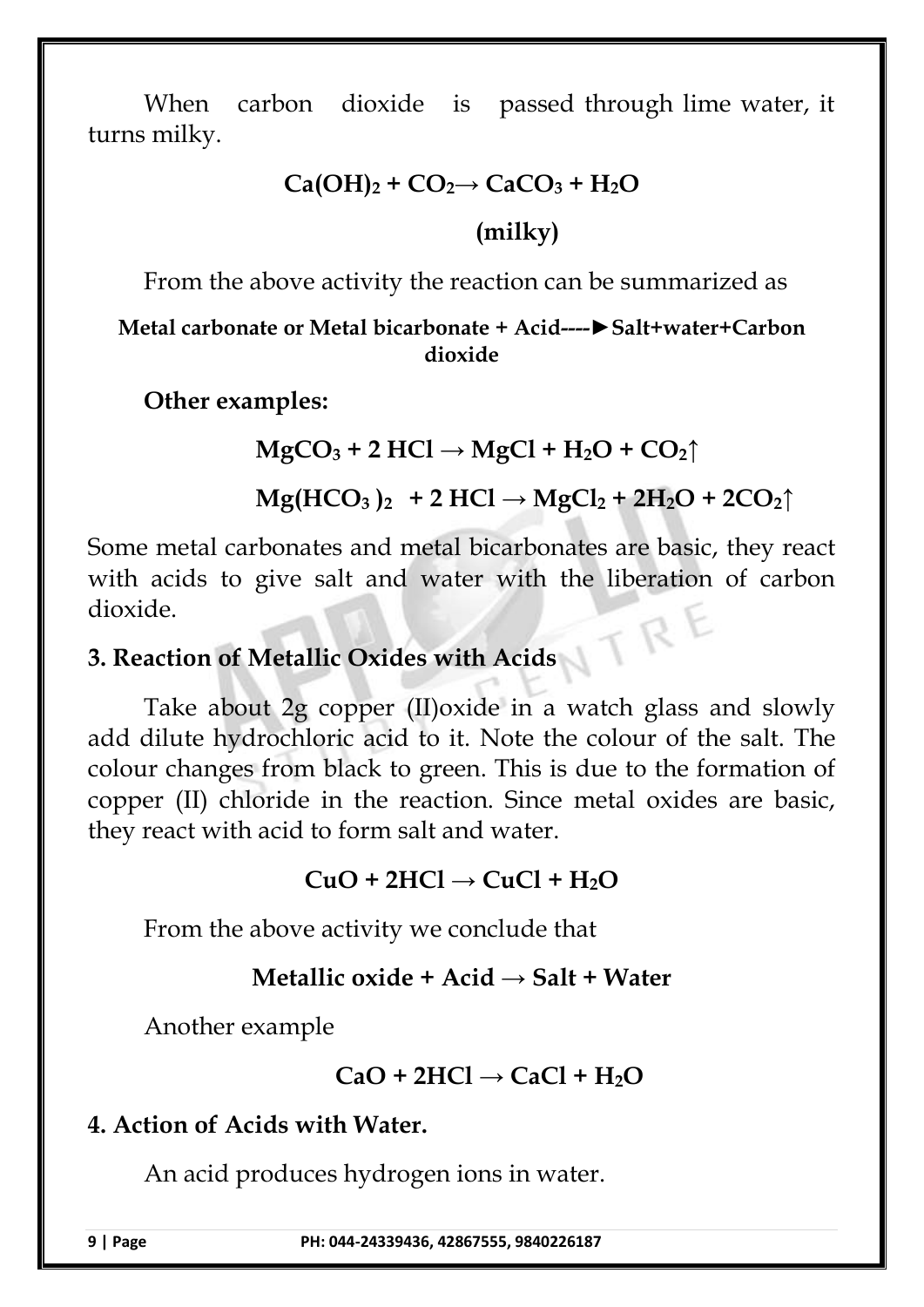## $HCl + H_2O \rightarrow H_3O^+ + Cl^-$

Hydrogen ions cannot exist alone, but they exist in the form of hydronium  $(H<sub>3</sub>O<sup>+</sup>)$  ions with water. When water is absent, the separation of hydrogen ions from an acid does not occur.

## **USES OF ACIDS**

- Sulphuric acid (King of chemicals) is used in car battery and in the preparation of many other compounds.
- Nitric acid is used in the production of ammonium nitrate which is used as a fertilizer in agriculture.
- Hydrochloric acid is used as cleansing agent in toilet.
- Tartaric acid is a constituent of baking powder.
- Salt of benzoic acid (sodium benzoate) is used in food preservation.
- Carbonic acid is used in aerated drinks.

#### **BASES**

Base is a substance which releases hydroxide ions(OH-) when dissolved in water. It is a substance which is bitter in taste and soapy to touch (e.g. Washing soda, caustic soda and caustic potash). They change red litmus to blue. They are pink with phenolphthalein and yellow with methyl orange.

#### **Classification of bases**

#### **1. Based on ionization**

**Strong bases:-**These are bases which ionize completely in aqueous solution eg.NaOH, KOH.

**Weak bases:-**These are bases which ionize partially in aqueous solution eg. NH<sub>4</sub>OH, Ca(OH)<sub>2</sub>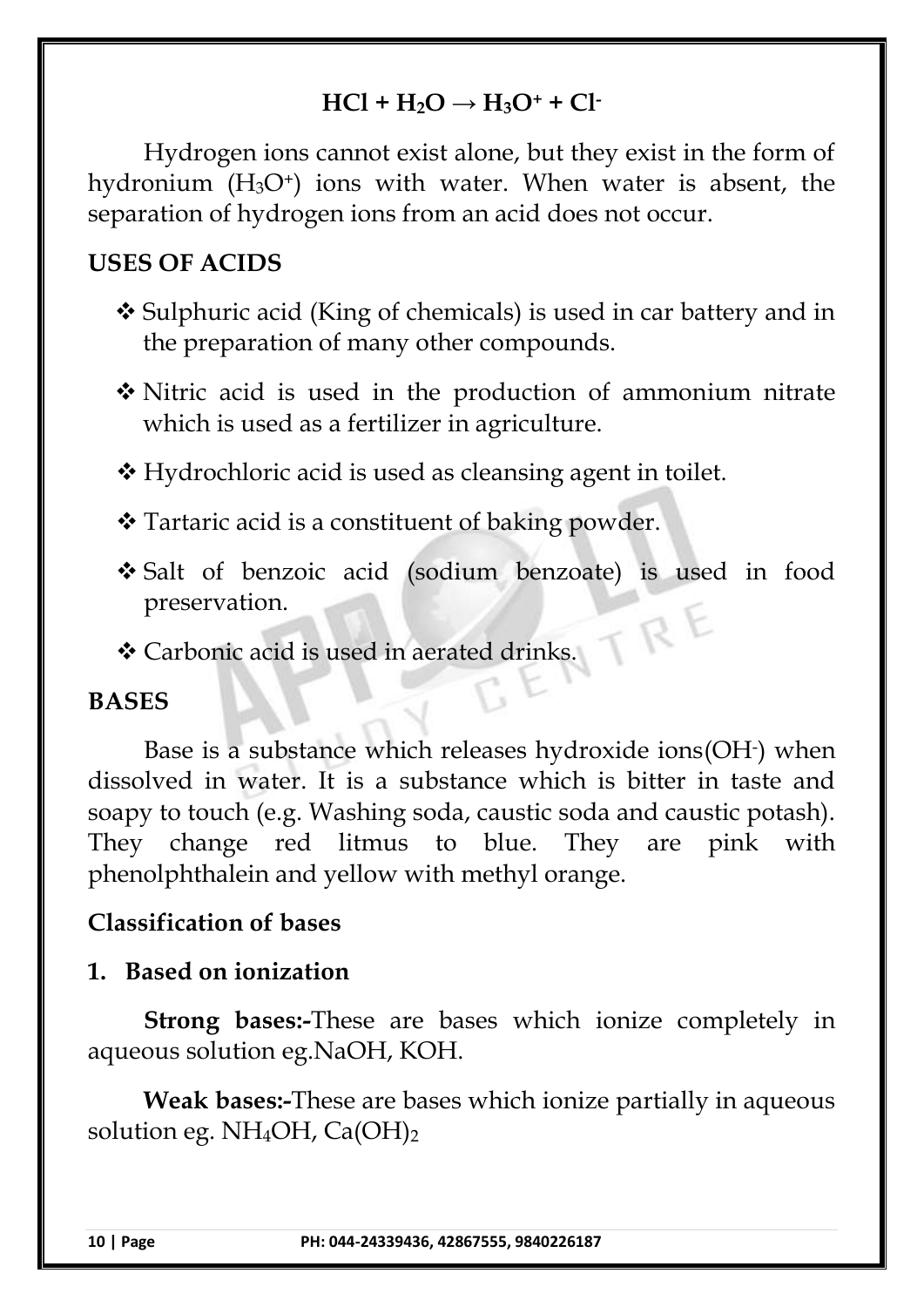## **2. Based on their acidity**

**Monoacidic base:-**It is a base which ionizes in water to give one hydroxide ion per molecule eg.NaOH, KOH.

**Diacidic base**:- It is a base which ionizes in water to give two hydroxide ions per molecule eg.  $Ca(OH)_2$ ,  $Mg(OH)_2$ .

**Triacidic base:-**It is a base which ionizes in water to give three hydroxide ions per molecule eg. Al(OH)<sub>3</sub>, Fe(OH)<sub>3</sub>.

#### **3. Based on the concentration:**

Depending on the percentage or amount of base dissolved in water, bases are classified as concentrated alkali and dilute alkali.

**Concentrated alkali**:- It is an alkali having a relatively high percentage of alkali in its aqueous solution.

**Dilute alkali:**- It is an alkali having a relatively low percentage of alkali in its aqueous solution.

Bases which dissolve in water are called alkalies.All alkalies are bases,but not all bases are alkalies.NaOH and KOH are alkalies, whereas  $Al(OH)_3$  and $Zn(OH)_2$  are bases.

## **Chemical Properties ofBases**

## **1. Reaction of Base with Metals**

Zinc reacts with sodium hydroxide to form sodium zincate with the liberation of hydrogen gas.

 $\text{Zn} + 2 \text{ NaOH} \rightarrow \text{Na}_2 \text{ ZnO}_2 + \text{H}_2 \uparrow$ 

## **Metal + Base → Salt + Hydrogen**

Another example is

## $2\text{Al} + 2\text{NaOH} + 2\text{H}_2\text{O} \rightarrow 2\text{NaAlO}_2 + 3\text{H}_2\text{O}$

Few metals do not react with sodium hydroxide e.g. Cu, Ag, Cr.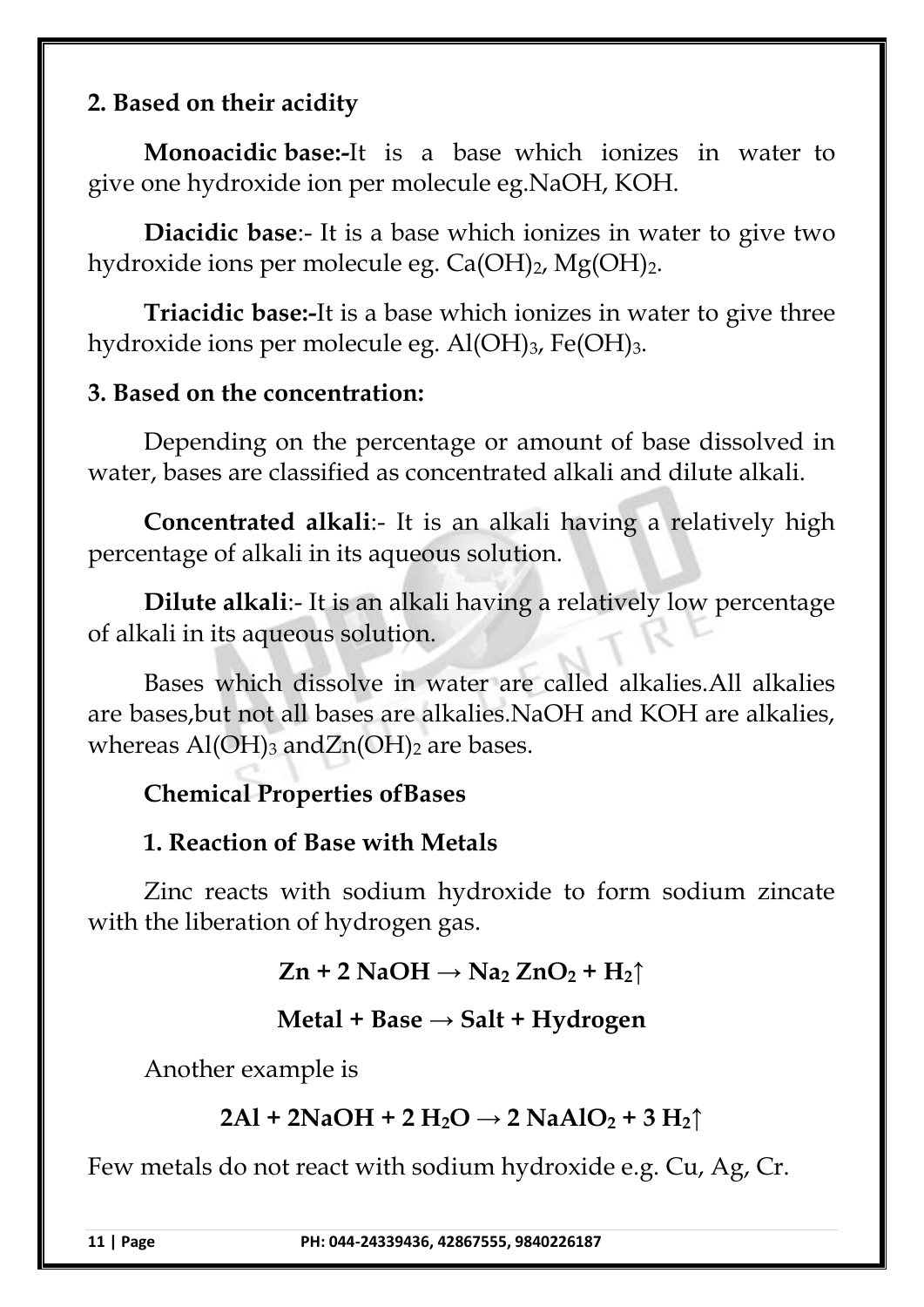## **2. Reaction of Non-metallic oxides with bases**

Sodium hydroxide reacts with carbon dioxide gives sodium carbonate and water.

 $2NaOH + CO<sub>2</sub> \rightarrow Na<sub>2</sub>CO<sub>3</sub> + H<sub>2</sub>O$ 

The above reaction indicates that

#### **Nonmetallic oxide + Base → Salt + Water**

Another example is

```
Ca(OH)_2 + CO_2 \rightarrow CaCO_3 + H_2O
```
## **3. Action of Bases with Water**

Bases generate hydroxide (OH-) ions when dissolved in water.

TRE

 $NaOH \rightarrow Na^+ + OH^-$ 

## **4. Reaction of acids with bases**

The effect of a base is nullified by an acid.

## $NaOH + HCl \rightarrow NaCl + H<sub>2</sub>O$

The above reaction between an acid and a base is known as neutralization reaction.

#### **Acid + Base → Salt + Water**

## **USES OF BASES**

- **❖** Sodium hydroxide is used in the manufacture of soap.
- Calcium hydroxide is used in white washing the buildings.
- Magnesium hydroxide is used as a medicine for stomach troubles.
- Ammonium hydroxide is used to remove grease stains from clothes.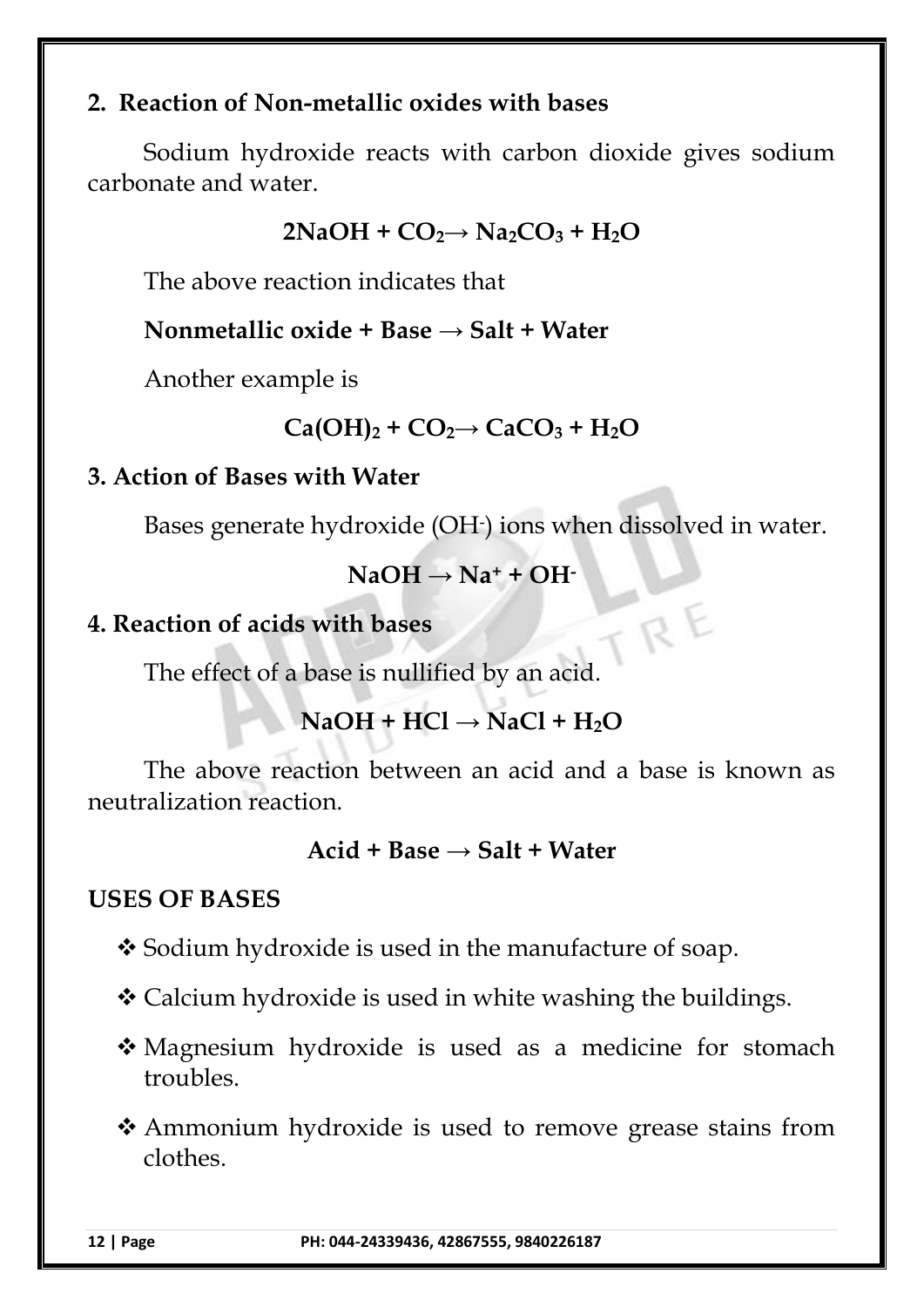## **ACIDS, BASES AND SALTS**

## **11TH STD STATE BOARD**

#### **1. Equivalent mass of acid:**

Acids contain one or more replaceable hydrogen atoms. The number of replaceable hydrogen atoms present in a molecule of the acid is referred to its basicity.

Equivalent mass of an acid is the number of parts by mass of the acid which contains 1.008 parts by mass of replaceable hydrogen atom.

**Equivalent mass of an acid = molar mass of the acid** 

 **No. of replaceable hydrogen** 

**atom**

**(Or)**

**= molar mass of the acid** 

 **Basicity of the acid**

For example, the basicity of sulphuric acid is 2.

Equivalent mass of  $H_2SO_4$  = Molar mass of  $H_2SO_4$ 

 **2**

**= 98 / 2= 49**

#### **2. Equivalent mass of the base**

Equivalent mass of a base is the number of parts by mass of the base which contains one replaceable hydroxyl ion or which completely neutralizes one gram equivalent of an acid.

The number of hydroxyl ions present in one mole of a base is known as the acidity of the base. Sodium hydroxide, potassium hydroxide, ammonium hydroxide are examples of monoacidic bases.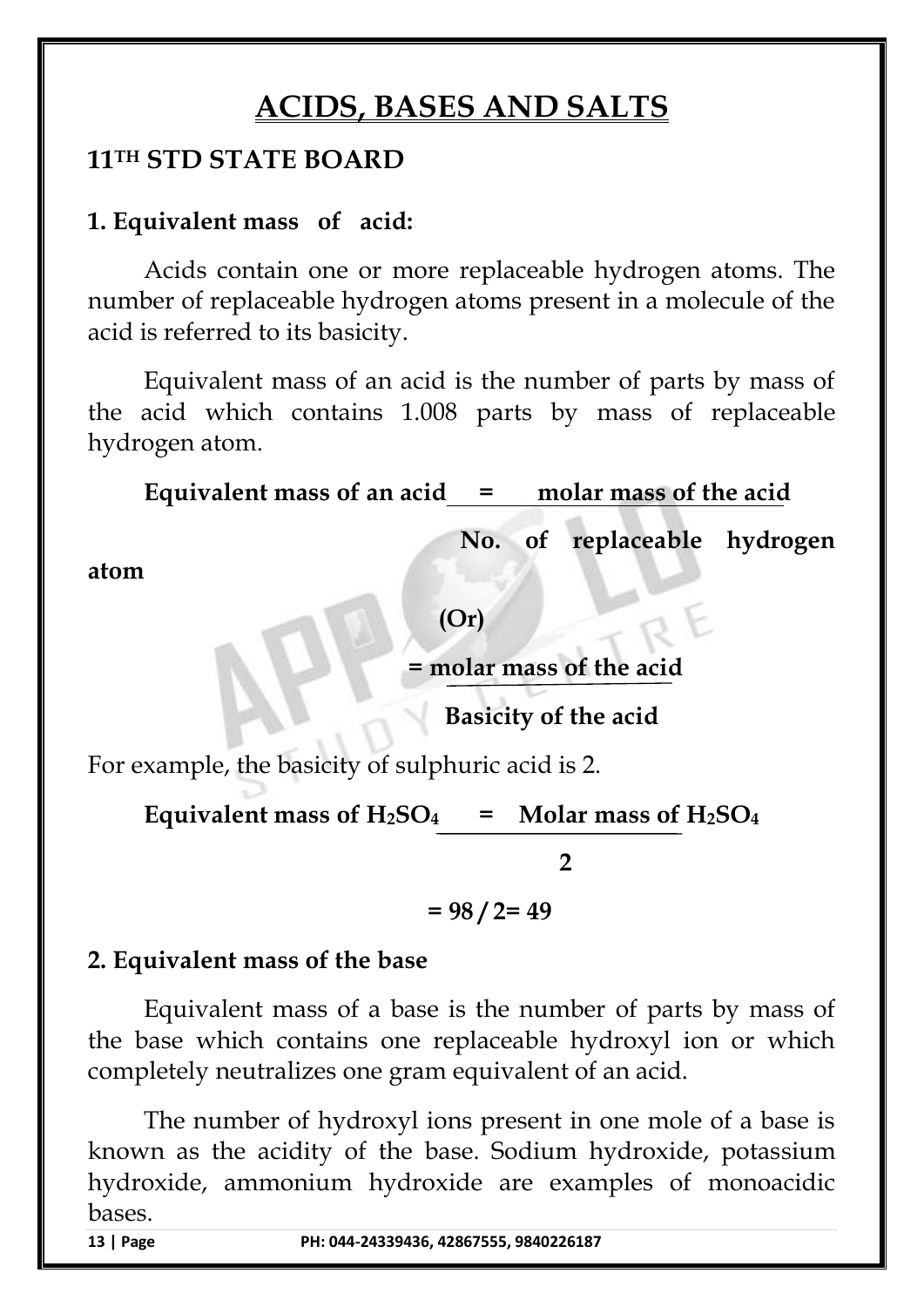Calcium hydroxide is a diacidic base.

In general, equivalent mass of a base= Molar mass of the base

acidity of the base

Equivalent mass of KOH =  $56/1 = 56$ 

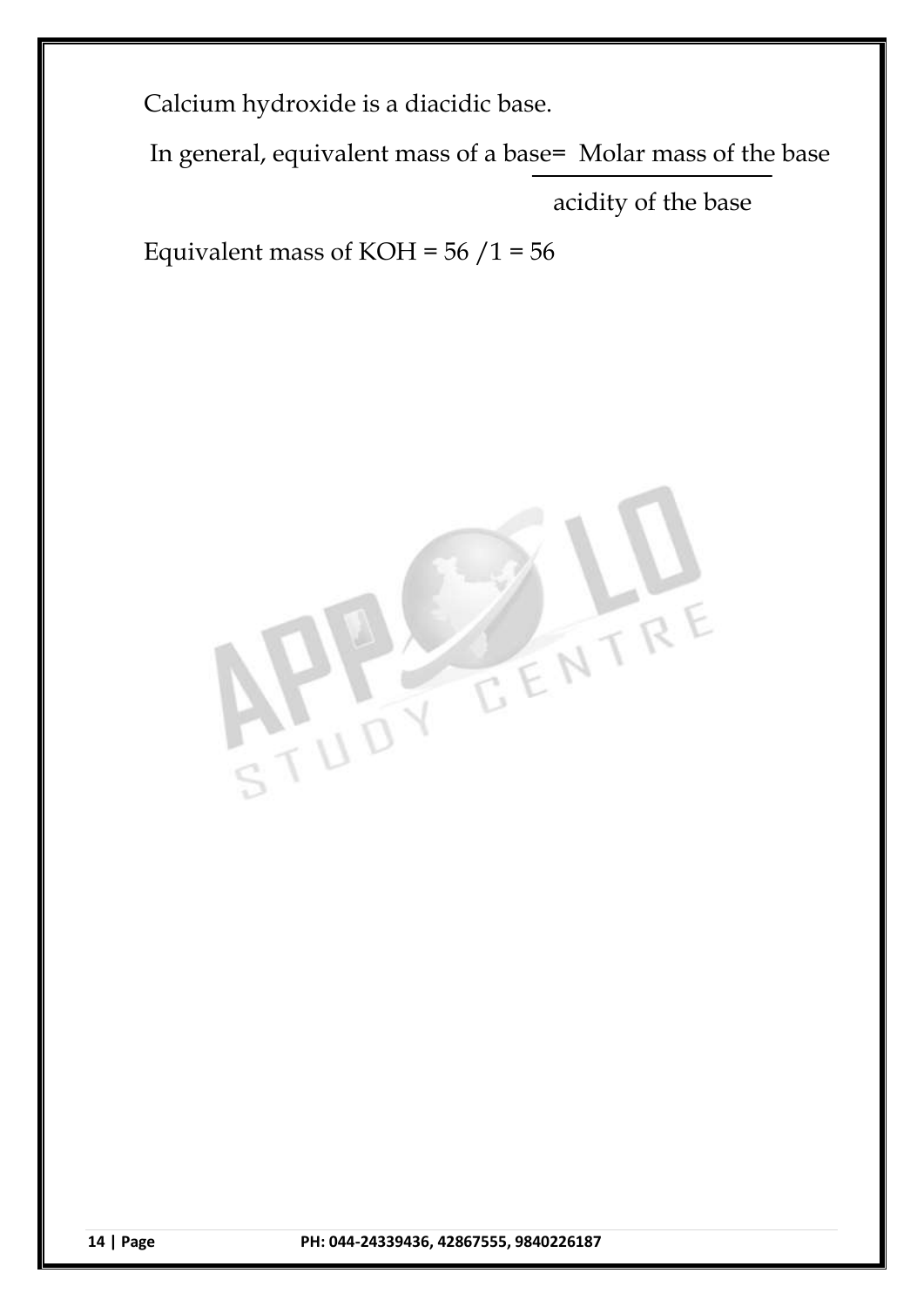## **ACIDS, BASES AND SALTS**

## **7 TH OLD BOOK**

Acids, bases and salts are the three distinct classes into which almost all organic and inorganic compounds are divided. Each of these classes has a definite characteristic set of properties.

## **Acids**

The word acid is derived from the Latin word "acidus" which means sour. Acids are compounds found naturally in plants or derived from minerals which have sour taste. Acids are directly or indirectly encountered in our daily life and in our diet.

## **Definition**

- An acid is a substance which gives hydrogen ions when dissolved in water (or) acid is a substance which contains **replaceable** hydrogen ions)
- However all compounds containing hydrogen are not acids. For instance ammonia (NH<sub>3</sub>), methane (CH<sub>4</sub>,), glucose  $(C_6H_{12}O_6)$  are not acids.
- Acids derived from animals and plants are called organic acids. eg. citric acid, formic acidAcids derived from minerals are called inorganic acids.eg, hydrochloric acid, sulphuric acid

## **Acids used in our day to day life and their sources**

| No. | Name of the acid | <b>Sources</b>                 |  |
|-----|------------------|--------------------------------|--|
|     | Citric acid      | Citrus fruits like lemons, and |  |
|     |                  | oranges                        |  |
| 2.  | Lactic acid      | Sour milk                      |  |
| 3.  | Formic acid      | Stings of bees and ants        |  |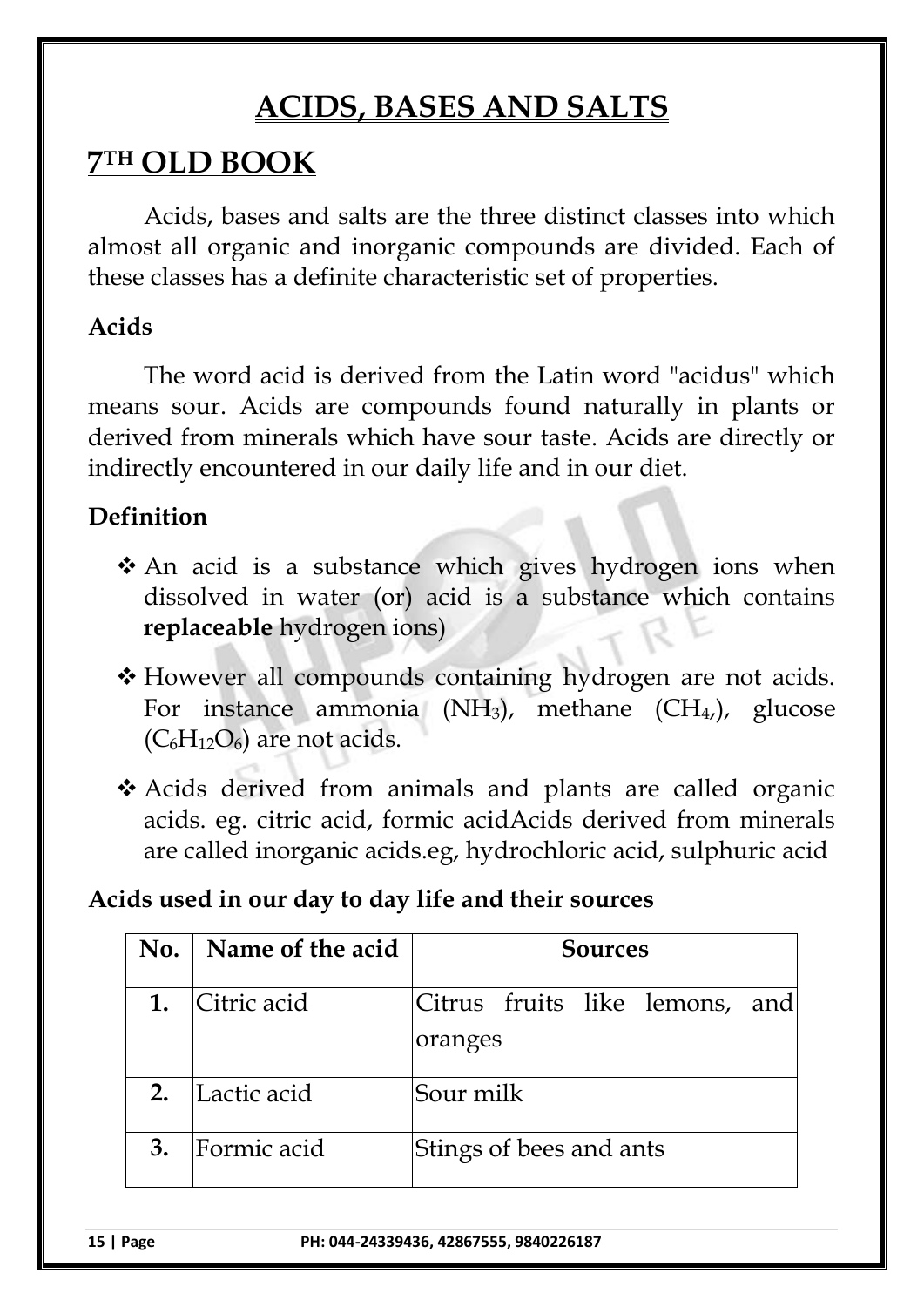| 4.  | Butyric acid  | Rancid butter               |
|-----|---------------|-----------------------------|
| 5.  | Tartaric acid | Tamarind, grapes and apples |
| 6.  | Acetic acid   | Vinegar                     |
| 7.  | Malic acid    | Apples                      |
| 8.  | Uric acid     | Urine                       |
| 9.  | Oxalic acid   | Tomato                      |
| 10. | Stearic acid  | Fats                        |
| 11. | Cholic acid   | Bile acids                  |

**Some common acids (mineral acids or inorganic acids)used in laboratories.**

| $\mathbf{N}\mathbf{0}$ | <b>Chemical Name</b> | <b>Common Name</b>                               | Formula |
|------------------------|----------------------|--------------------------------------------------|---------|
| 1.                     | Hydrochloric acid    | Muriatic acid                                    | HCl     |
| 2.                     | Sulphuric acid       | Oil of vitriol or king of $H_2SO_4$<br>chemicals |         |
| 3.                     | Nitric acid          | Aqua fortis                                      | HNO3    |

## **Preparation of some acids**

## **1. By direct combination of elements**

Hydrogen gas reacts with chlorine gas to give hydrogen chloride gas. Hydrogen chloride gas is dissolved in water to get hydrochloric acid.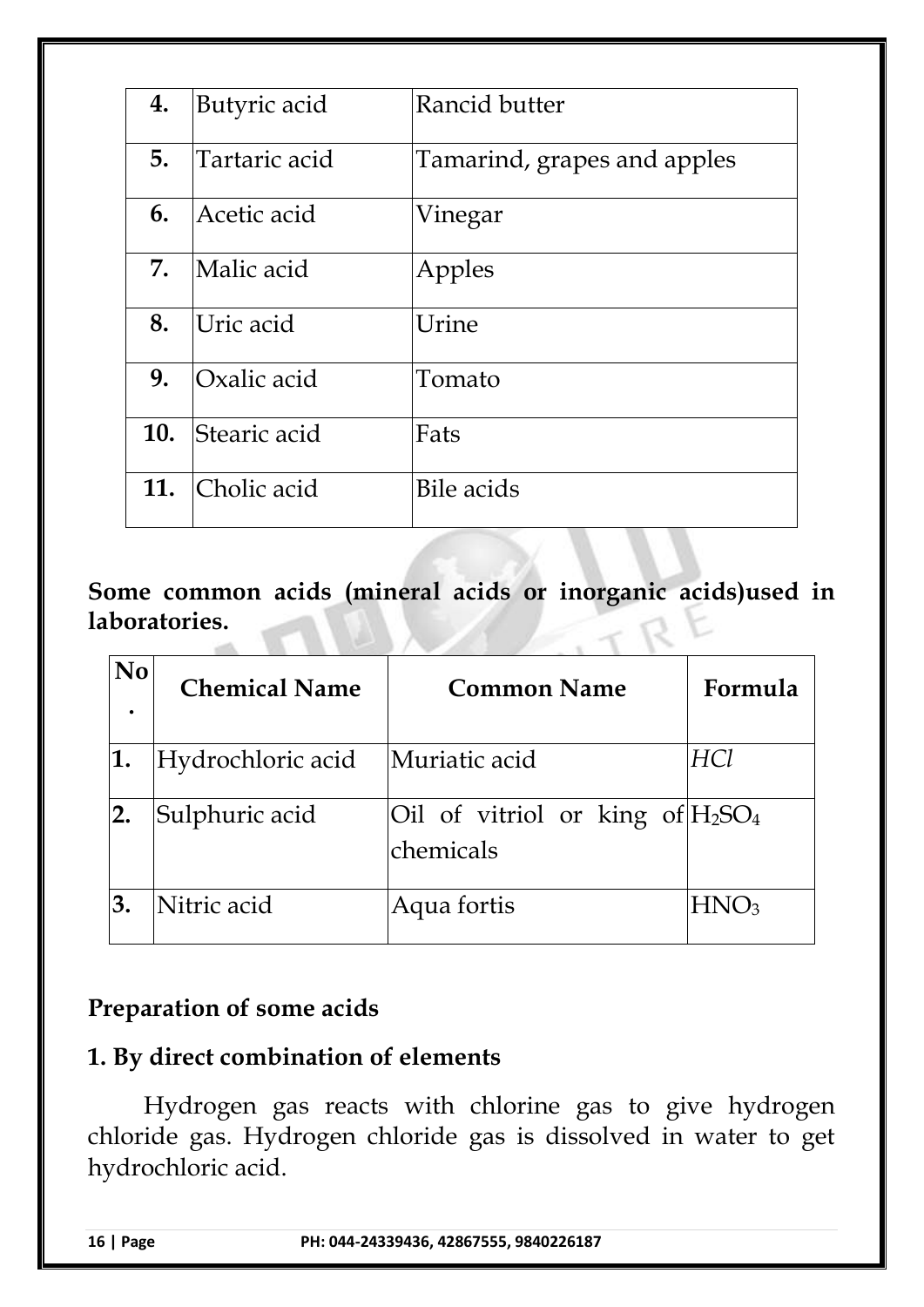hydrogen + chlorine  $\rightarrow$  hydrogen chloride

## $H_2$  + Cl<sub>2</sub>  $\longrightarrow$  2HCl

## **2. By dissolving an acidic oxide in water**

Carbon dioxide gas is dissolved in water to get carbonic acid. Soda water we drink contains carbonic acid. carbon dioxide + water -» carbonic acid

 $CO_2 + H_2O \longrightarrow H_2CO_3$ 

## **Properties**

## **Physical Properties**

- *Colour:*Mineral acids are colorless liquids. Sometimes sulphuric acid becomes light brown and hydrochloric acid becomes yellow due to impurities. Some organic acids are white coloured solids, eg. Benzoicacid.
- *Solubility:* Mostly all the acids are soluble in water except some organic acids.
- *Nature:*Mineral acids are highly corrosive in nature. They burn the skin and eat away metals.
- *Taste:* Acids are sour in taste. (Never taste or touch the concentrated acids. Taste a drop of very dilute solution of hydrochloric acid)

## **5. Indicator test**

- i) Acids turn Blue litmus paper into Red colour (ABR)
- ii) Acids give no colour with phenolphthalein
- iii) Acids give pink colour with methyl orange.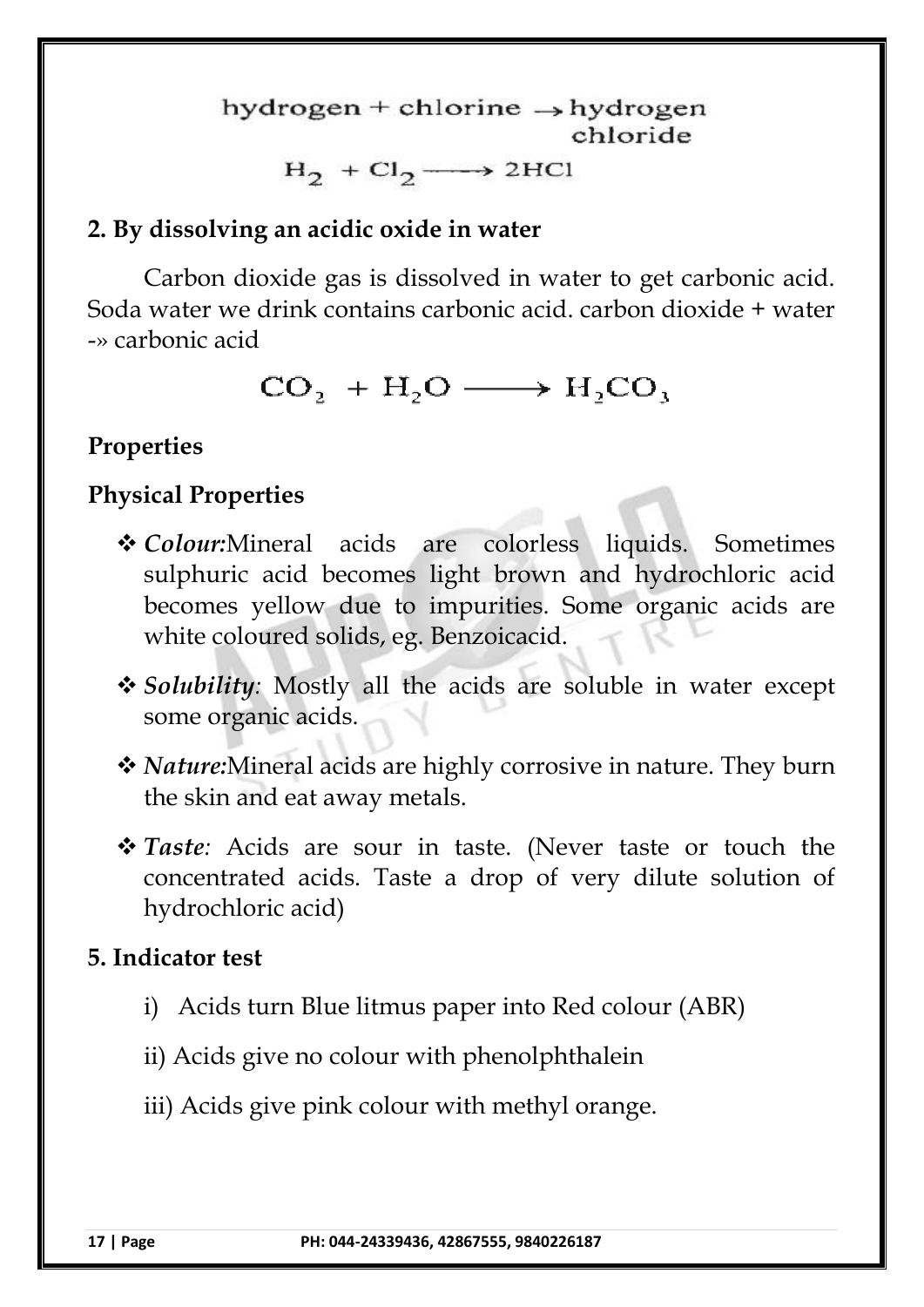## **Indicator**

Indicators are chemical compounds which show the acidic or basic nature of a solution by a characteristic colour change, eg, phenolphthalein, and methyl orange.

## **Chemical Properties**

## **1) Reaction with metals**

Acids give hydogen gas when treated with active metals like zinc, magnesium etc.,

## **Metal + acid —> salt+hydrogen gas.**

## **eg-**

1. Zinc + sulphuric acid--*>*zinc sulphate + hydrogen

$$
Zn + H_2SO_4 \rightarrow ZnSO_4 + H_2 \uparrow
$$

2. Zinc + hydrochloric acid----->zinc chloride +hydrogen

$$
Zn + 2HCl--- > ZnCl2 + H2\uparrow
$$

3. Magnesium + hydrochloric acid -----**>**magnesium chloride + hydrogen

**Mg + 2HC***l***----->MgCl<sup>2</sup> + H2↑**

4. Sodium + nitric acid----->sodium nitrate+hydrogen

#### **2Na + 2HNO3----->2NaNO<sup>3</sup> + H2↑**

## **2) Action with alkalies (bases)**

Acids react with bases (alkalies) to form salt and water. This reaction is called neutralization.

#### **eg-**

1. Hydrochloric acid + sodium hydroxide---*>*sodium chloride + water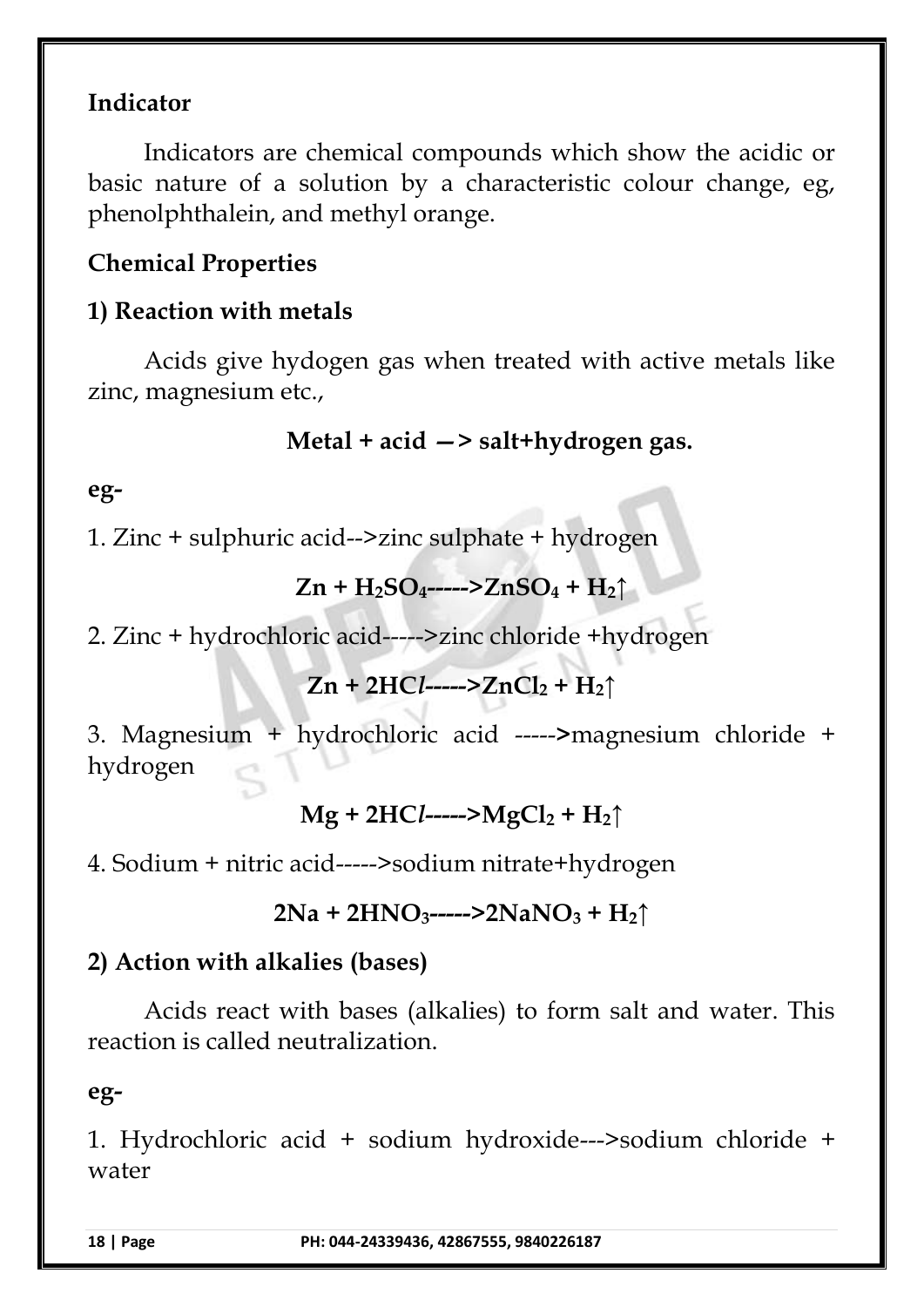## **HC***l* **+ NaOH -----***>***NaC***l***+H2O**

2. sulphuric acid + potassium hydroxide-----*>*potassium sulphate + water

#### **H2SO4+2KOH----->K2SO<sup>2</sup> + 2H2O**

#### **3. Action with carbonates**

Acids react with carbonates to liberate carbon dioxide gas.

#### **eg-**

Sodium carbonate + hydrochloric acid ---> sodium chloride +Carbon dioxide+ water

```
Na2CO3 + 2HCl----->2NaCl+H2O + CO2↑
```
Similarly acids react with bicarbonates.

#### **Bases**

## *Definition*

 Bases are oxides or hydroxides of metals which gives hydroxyl ions (OH) when treated with water.

NTRE

eg. Sodium hydroxide(NaOH), Potassium hydroxide(KOH), Calcium hydroxide [Ca(OH)2], Calcium oxide (CaO) and Sodium oxide(Na<sub>2</sub>O).

- **Note:** Ammonium hydroxide (NH4OH) is a base but it is not a hydroxide of a metal.
- Bases which are soluble in water are called **"alkalies."** eg. NaOH and KOH
- The word Alkali was derived from the Arabic word "alquili" which means plant ashes. Ashes of plants are composed of mainly sodium and potassium carbonates.All alkalies are bases, but all bases are not alkalies.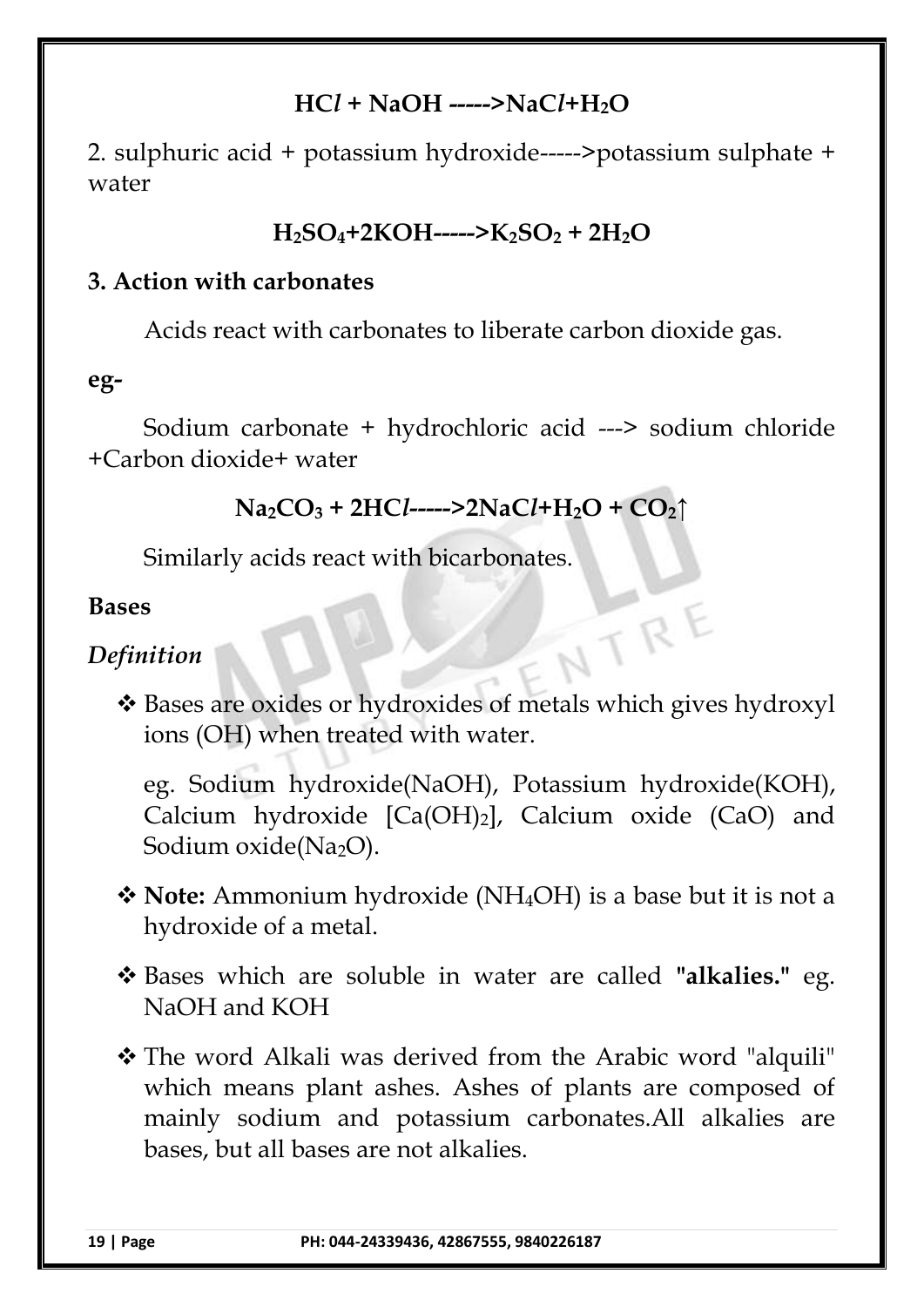**Some common bases used in daily life.**

| No. | <b>Name</b>            | Other name          | Formula             | Solubility in<br>water |
|-----|------------------------|---------------------|---------------------|------------------------|
| 1.  | Sodium<br>hydroxide    | Caustic soda        | <b>NaOH</b>         | soluble                |
| 2.  | Potassium<br>hydroxide | Caustic potash      | KOH                 | soluble                |
| 3.  | Calcium<br>hydroxide   | Slaked lime         | Ca(OH) <sub>2</sub> | slightly<br>soluble    |
| 4.  | Calcium oxide          | Quick lime          | CaO                 | insoluble              |
| 5.  | Iron(III)<br>hydroxide | Ferric<br>hydroxide | $Fe(OH)_3$          | insoluble              |
| 6.  | Magnesium<br>hydroxide | Milk of<br>magnesia | Mg(OH) <sub>2</sub> | insoluble              |
|     |                        |                     |                     |                        |

## **Physical properties**

- **Colour:**Bases are colorless (except hydroxide of iron and copper) and odorless.
- **Taste:**Bases are *'bitter'* in taste.
- **Nature***:* Bases are soapy or greasy to touch. They are highly corrosive in nature. They burn the skin.

## **4. Indicator test:**

- i) **B**ases turn **R**ed litmus paper into **B**lue colour**(BRB).**
- ii) Bases give yellow colour with methyl orange
- iii) Bases give pink colour with phenolphthalein .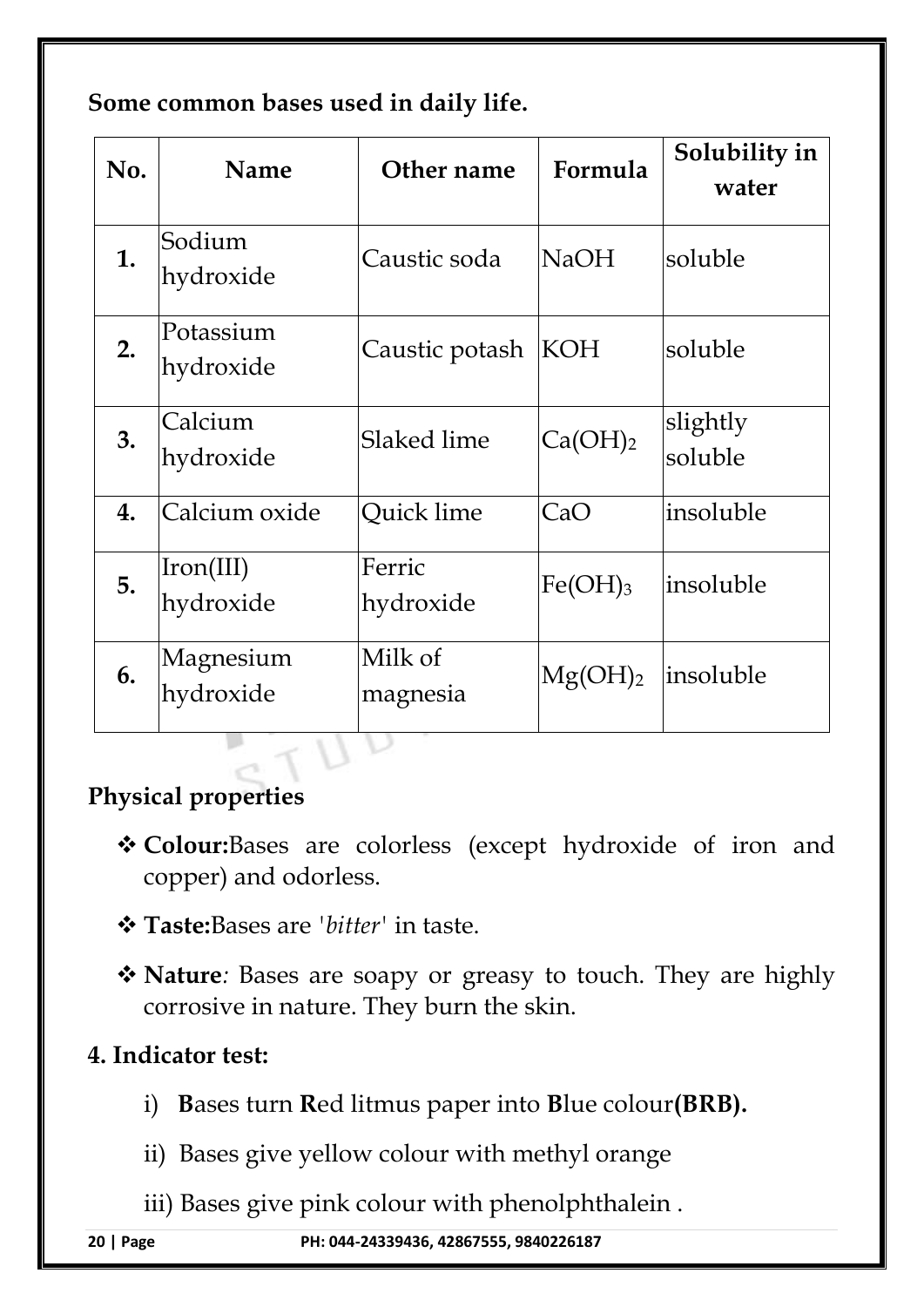5. They are good conductors of electricity.

6. Most of the bases are insoluble in water except the hydroxides of sodium, potassium, calcium and barium.

## **Chemical Properties**

## **1. Action with acids**

Bases react with acids to form salt and water. This reaction in known as Neutralization reaction.

## **Base + acid-----***>***salt + water**

eg'potassium hydroxide + hydrochloric acid -» potassium chloride + water

## **KOH +** *HCl***-----***>KCl +* **H2O**

#### **2. Action with metals**

Metals like aluminium zinc and tin reacts with alkalis and liberate hydrogen.

#### eg-

1. Aluminium + sodium hydroxide + water-----> sodium, meta aluminate +hydrogen

**2A***l* **+2NaOH + 2H2O-----***>***2NaA***l***O<sup>2</sup> + 3H2↑**

## **2. zinc+ sodium hydroxide-----***>***sodium zincate + hydrogen**

## **Zn +2NaOH----->Na2ZnO<sup>2</sup> + H2↑**

## **Caustic Nature of alkalis**

The solutions of alkalies like sodium hydroxide, potassium hydroxide are soapy to touch and are very corrosive. Skin irritation and burns are the typical results when the body contacts on alkalies.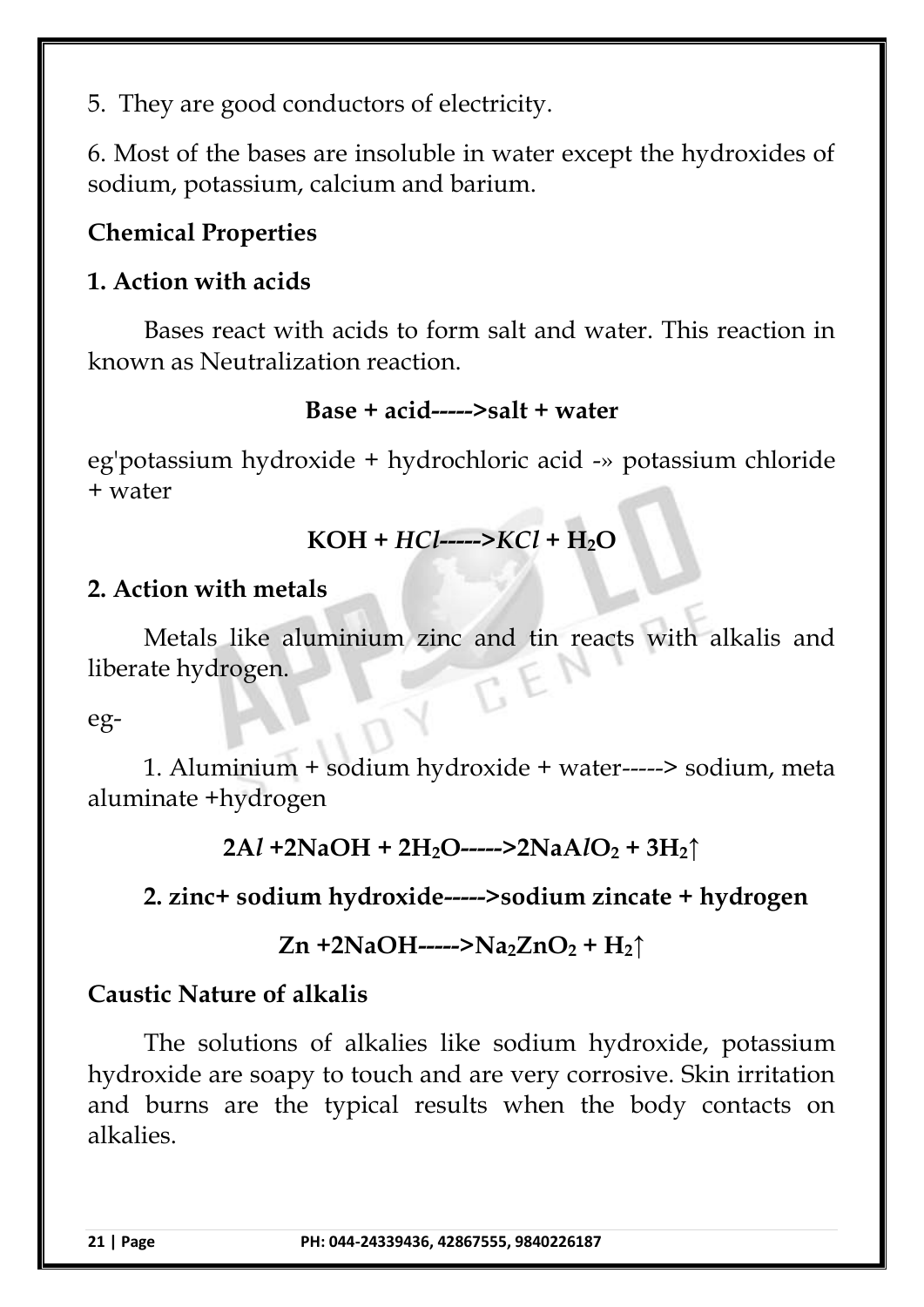Sodium hydroxide is a powerful alkali and breaks down the proteins of the skin and flesh to a pasty mass. They corrode and destroy the cloths. It is due to caustic nature of alkalies sodium hydroxide is called caustic soda and potassium hydroxide is called as caustic potash.

## **Preparation of staked lime from quicklime**

When calcium oxide (quick lime) is added to water, it readily absorbs water and forms slaked lime (calcium hydroxide) with the liberation of heat energy.

## **Quicklime + water -----***>***slaked lime + heat energy**

## $CaO + H_2O$ -----> $Ca(OH)_2$  + heat energy

The slaked lime is not soluble in water. It settles down and water comes up. The water over the slaked lime is a solution of quick lime. It is called lime water. TRE

## **Uses of slaked lime**

The slaked lime is used to prepare bleaching powder.

Slaked lime is used as a good disinfectant.

It is also used in white washing.

 $\triangle$  It is used in the preparation of many calcium salts.

It is used to prepare Bordeaux mixture.

## **Differences between acids and bases**

|                                                     | No. Properties | Acids      | <b>Bases</b>                                                                                            |
|-----------------------------------------------------|----------------|------------|---------------------------------------------------------------------------------------------------------|
|                                                     | 1. Definition  | in water.  | give hydrogen ions give  hydroxyl  ions <br>$(H+)$ when dissolved $ (OH'')$ when dissolved in<br>water. |
| 2.                                                  | Taste          | Sour taste | bitter taste                                                                                            |
| PH: 044-24339436, 42867555, 9840226187<br>22   Page |                |            |                                                                                                         |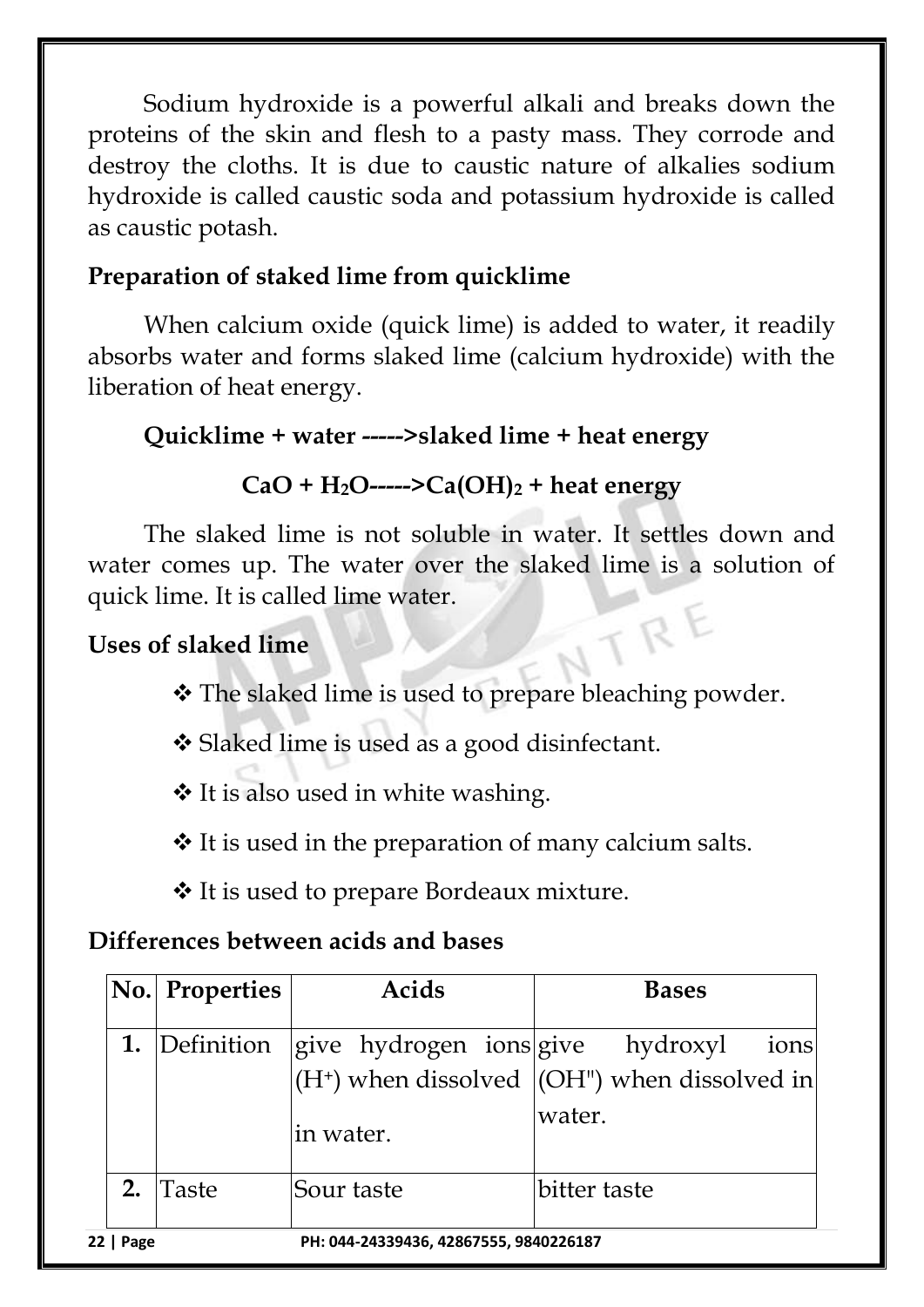| 3. | Action<br>towards<br>litmus         | red                                                                                                    | turn blue litmus into turn red litmus into blue                                                                                               |
|----|-------------------------------------|--------------------------------------------------------------------------------------------------------|-----------------------------------------------------------------------------------------------------------------------------------------------|
| 4. | Action<br>with metals               |                                                                                                        | evolve hydrogen gas Generally bases do not<br>react with metals but<br>they react with metals<br>like zinc and aluminium<br>to liberate $H_2$ |
| 5. | Action<br>with<br>ammonium<br>salts | do not react                                                                                           | evolve ammonia gas                                                                                                                            |
| 6. | Action<br>towards<br>indicators     | do not produce any give pink colour<br>colour<br>gives red colour with methyl orange<br>methyl orange, | with<br>with phenolphthalein<br>and<br>phenolphthalein but yellow colour with                                                                 |
| 7. | of $CO2$                            | gas                                                                                                    | Absorption do not absorb $CO2$ bases like NaOH and<br>KOH absorbs $CO2$ gas                                                                   |

## **10TH OLD BOOK**

## **1. Acids**

The term acid is derived from the Latin word acidus meaning sour. Acids can be defined in many ways but generally their aqueous solutions have the following properties.

They are sour in taste.

They turn blue litmus red.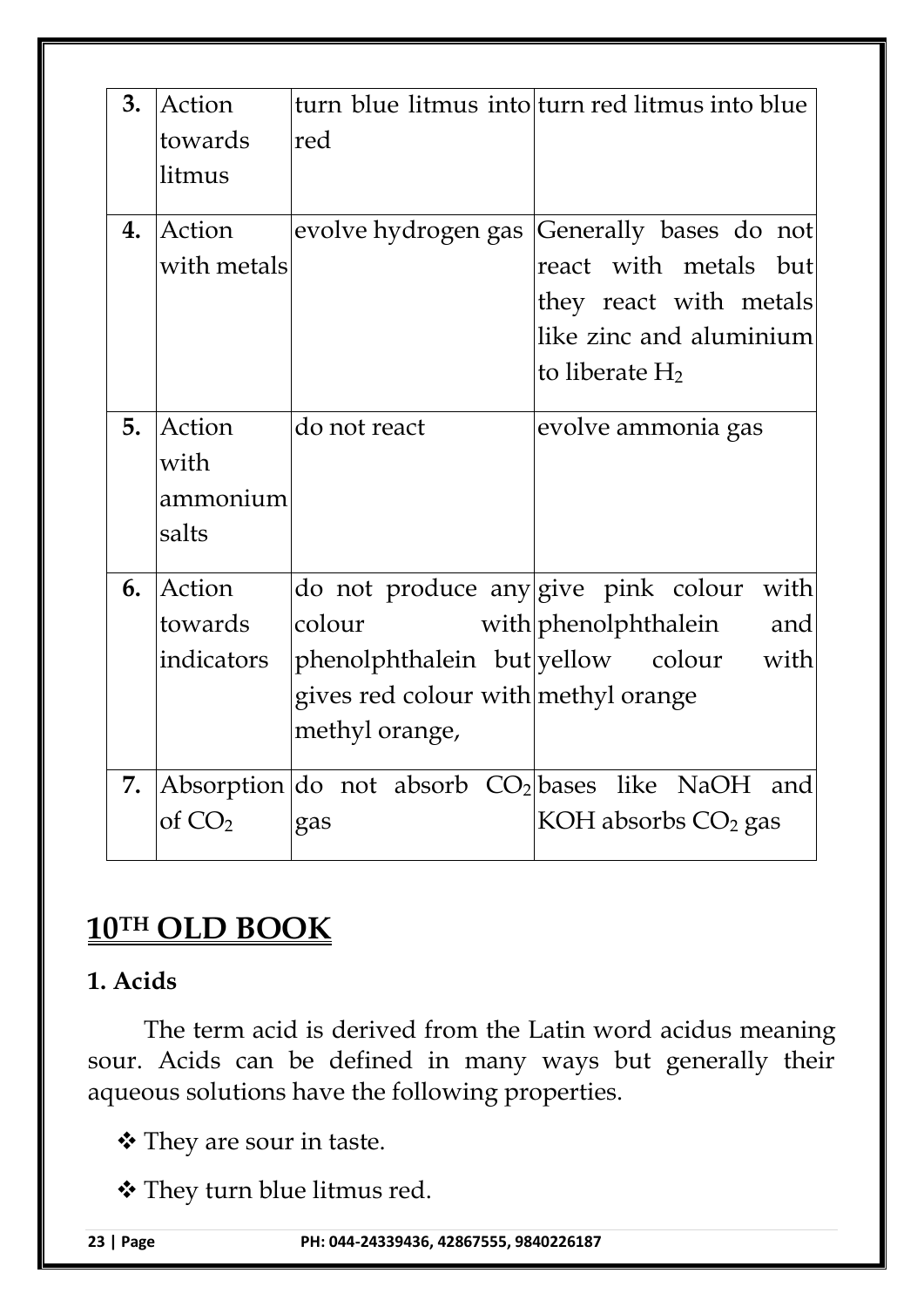- \* They react with certain metals and liberate hydrogen gas.
- They react with oxides and hydroxides of metals forming salt and water.

Their aqueous solutions conduct electricity.

#### **2. Bases**

Bases are defined in various ways but generally substances having the following characteristics are called bases.

They have a bitter taste.

**❖** Their aqueous solutions have a soapy touch.

They turn red litmus blue.

They react with acids to form salt and water.

\* Their aqueous solutions conduct electricity.

Some naturally occurring acids and their sources are given in table

#### **Acids and their sources**

| Acid                        | <b>Source</b>  |
|-----------------------------|----------------|
| Citric acid                 | Lemon juice    |
| Ethanoic acid (acetic acid) | Vinegar        |
| Tannic acid                 | Tea            |
| Lactic acid                 | Sour milk      |
| Tartaric acid               | Grapes         |
| Hydrochloric acid           | Stomach juices |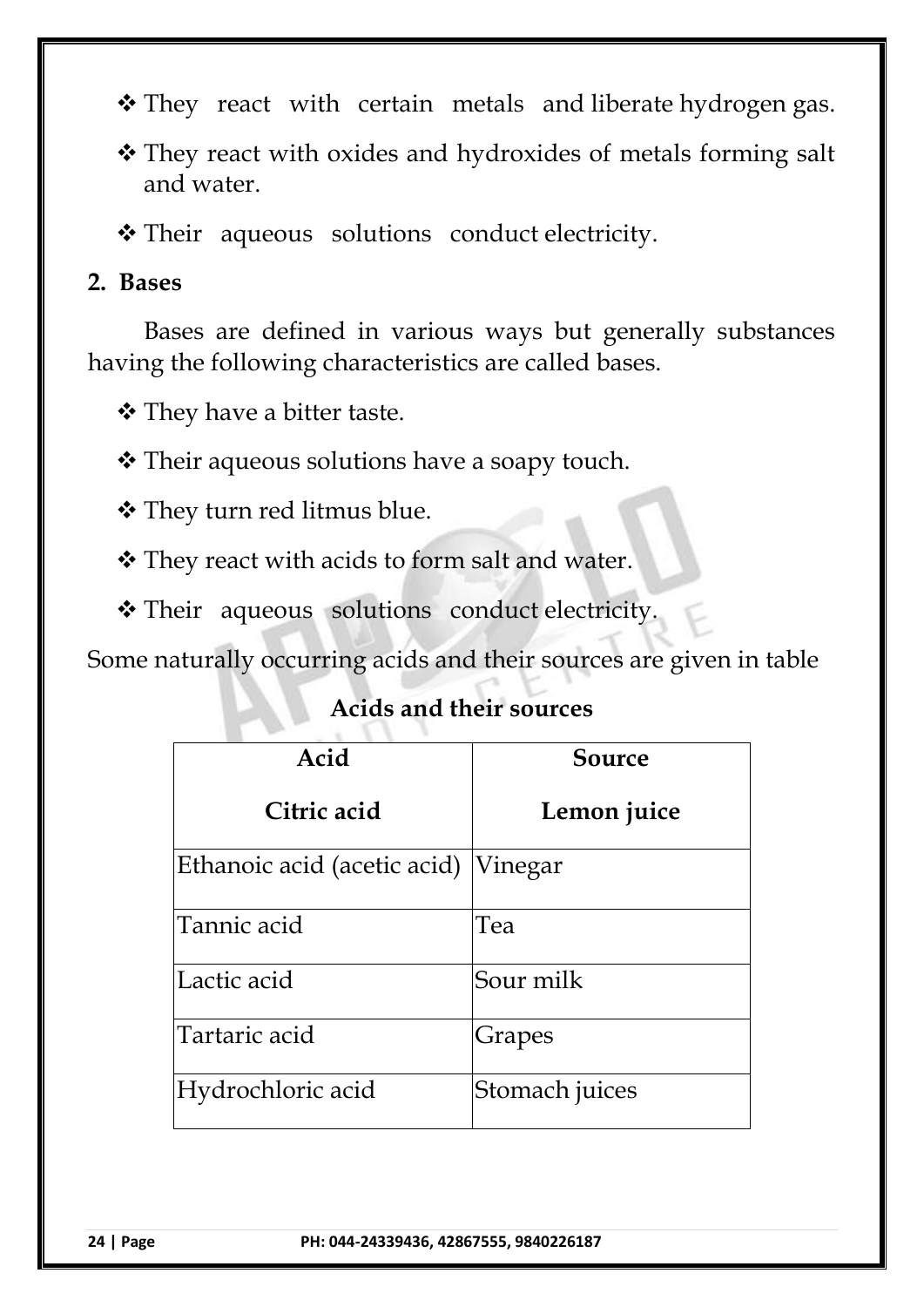## **3. Arrhenius concept**

According to Arrhenius, an acid is a substance which gives hydrogen ions in its aqueous solution. A base is substances which give hydroxyl ions in its aqueous solution.

For example, substances such as Nitric acid, Hydrochloric acid, acetic acid are acids whereas substances such as sodium hydroxide, potassium hydroxide and ammonium hydroxide are bases according to this concept.

> $HNO<sub>3(aq)</sub> \longrightarrow H<sup>+</sup><sub>(aq)</sub> + NO<sub>3(aq)</sub>$ nitric acid  $\longrightarrow$  H<sub>(aq)</sub> + C1<sub>(aq)</sub>  $HC1_{(aa)}$ hydrochloric acid  $CH_3COOH_{(aq)} \longrightarrow H^+_{(aq)} + CH_3COO^-_{(aq)}$ acetic acid  $NaOH_{(aq)} \longrightarrow Na_{(aq)}^{+} + OH_{(aq)}^{-}$ sodium hydroxide  $KOH_{(aq)} \longrightarrow K^+_{(aq)} + OH^-_{(aq)}$ potassium hydroxide  $NH_4OH_{(aq)} \longrightarrow NH_{4(aq)}^+ + OH_{(aq)}^$ ammonium hydroxide

Acids such as HCl,  $H_2SO_4$  and  $HNO_3$  which are almost completely ionised in aqueous solution are termed as strong acids. CH3COOH is partially ionised and is called a weak acid.

Similarly, bases like NaOH and KOH are almost completely ionised in aqueous solution and are therefore called strong bases. Ammonium Hydroxide is partially ionised and is called a weak base. The Arrhenius theory of acids and bases has proved to be very useful in the study of chemical reactions. But the theory has certain limitations. To overcome these limitations, in 1923, a Danish chemist, J.N. Bronsted and a British chemist T.M. Lowry proposed a more logical concept of acids and bases.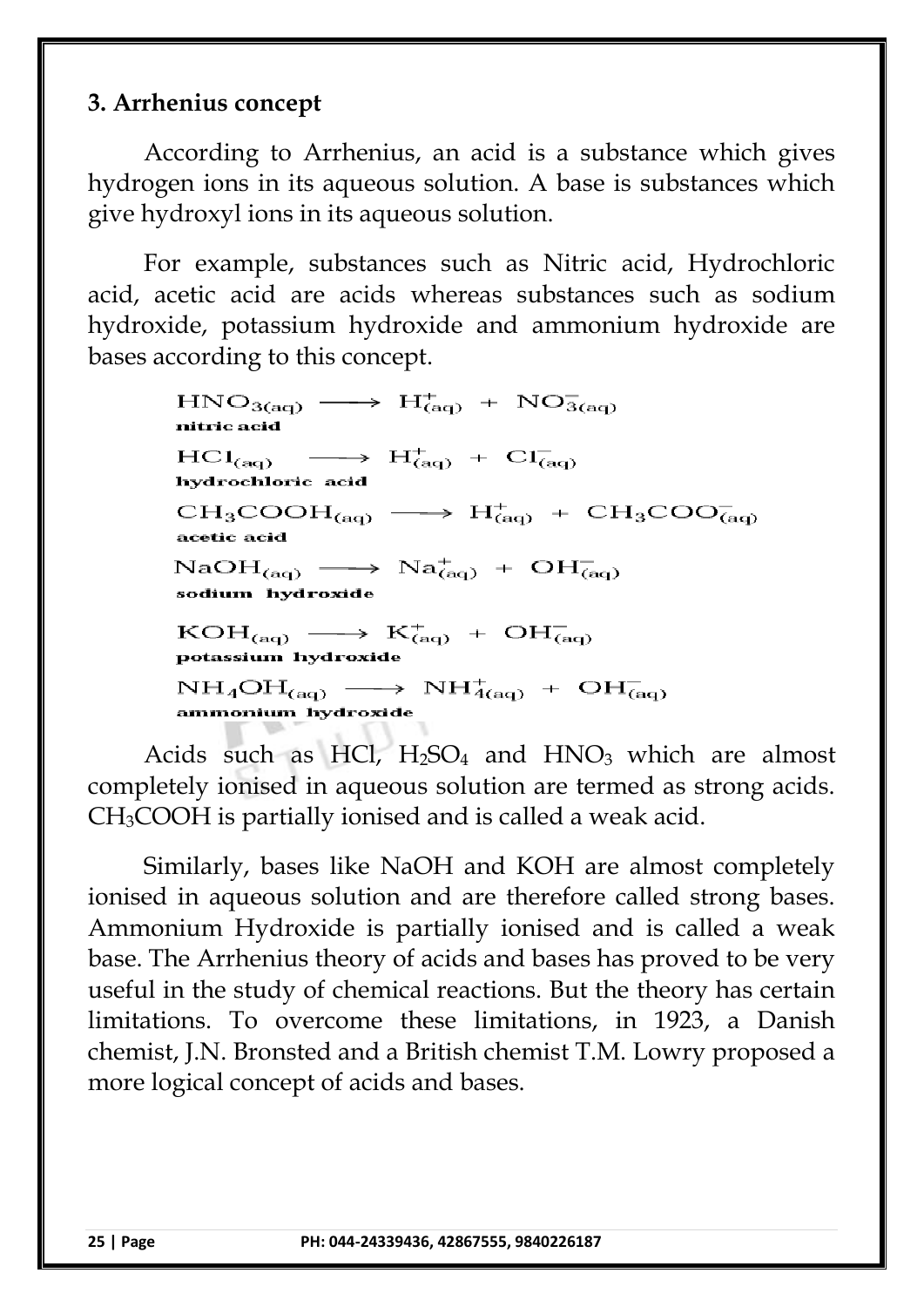## **4. Bronsted and Lowry theory**

According to this theory, an acid is a substance that has the tendency to lose a proton and a base is a substance that has the tendency to accept a proton. This theory will be discussed in detail in higher classes.

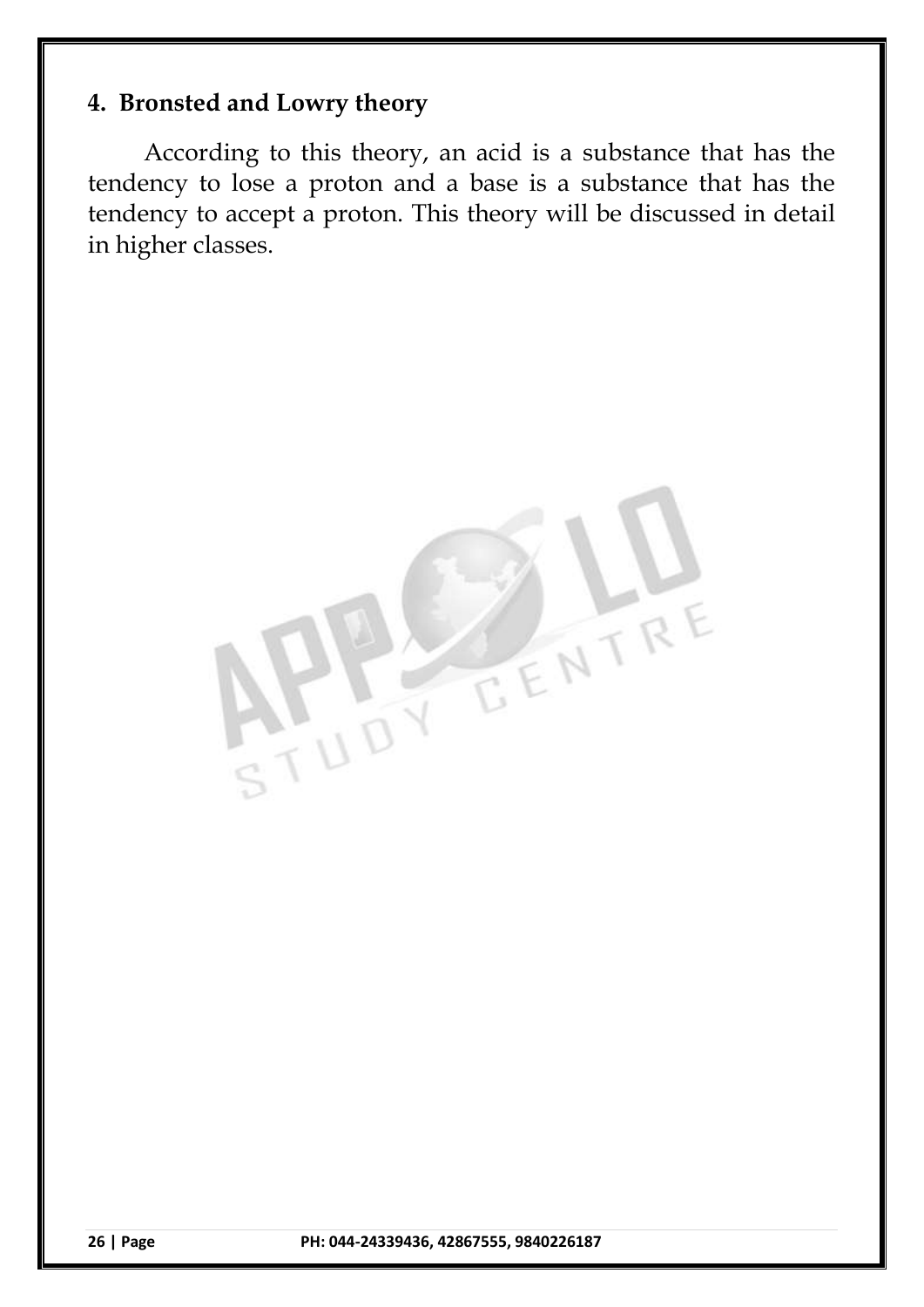## **ACIDS, BASES AND SALTS**

## **ARIHANT – GENERAL KNOWLEDGE**

#### **Arrhenius Concept**

According to these concepts, "Acids are those substances which give  $H^+$  ions in their aqueous solution and bases are those which give OH ions in their aqueous solution."

**HCl(aq)---->H++Cl-**

**NaOH(sq)----> Na<sup>+</sup> +OH-**

#### **Bronsted Lowry Concept**

According to this concept, "Acids are proton donors and bases are proton acceptors."

 $CH_3COOH + H_2O \rightarrow CH_3COO + H_3O^+$ 

Acid **Base Conjugate Conjugate** 

 **Base acid**

 $H_2O + H_2O \cong OH \cdot + H_3O^+$ 

 $NH_3 + NH_3 \Rightarrow NH_2 + NH_4 +$ 

#### **Lewis Concept**

According to this concept, "Acids are electron pair acceptors and bases are electron pair donors."

 $NH_3$  +BF<sub>3</sub> $\rightarrow$  H<sub>3</sub>N: $\rightarrow$ BF<sub>3</sub>

**Base Acid** 

#### **Properties of Acid sand Bases**

Acids have sour taste and turn blue litmus red.

Acids give hydrogen with more reactive metals, *e.g.,*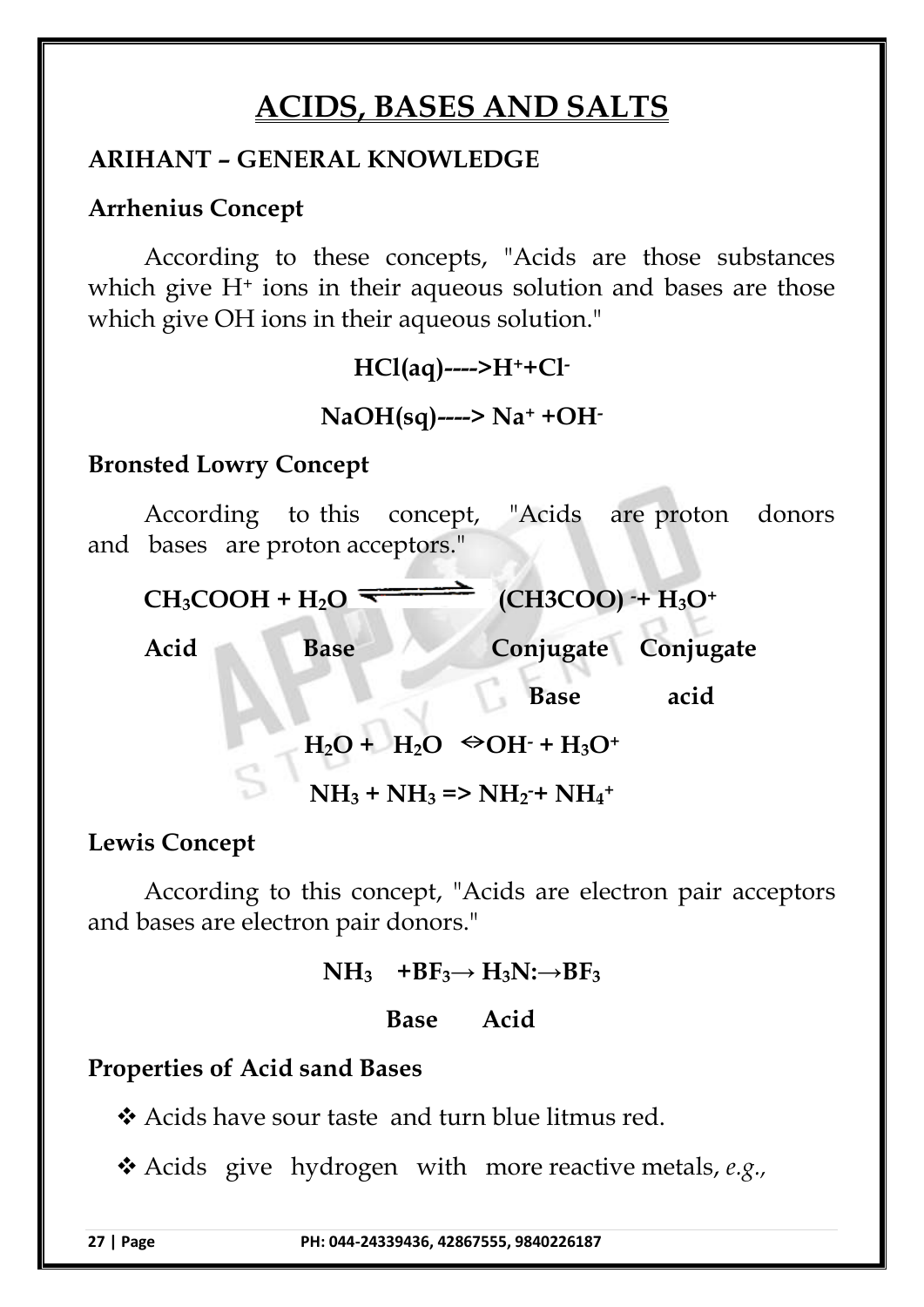## **Zn +2HC1----» ZnCl2 + H<sup>2</sup>**

## **Metal acid salt hydrogen**

Acids give carbon dioxide gas  $(CO<sub>2</sub>)$  with carbonates *e.g.*,

 $CaCO<sub>3</sub>$  +  $H<sub>2</sub>SO<sub>4</sub>$  ---->CaSO<sub>4</sub>+H<sub>2</sub>O + CO<sub>2</sub>  $\uparrow$ 

## **Marble sulphuric**

 **or acid**

#### **calcium carbonate**

Acids are conductor of electricity in aqueous solutions.

A mixture of concentrated hydrochloric acid (HC1) and concentrated nitric acid  $(HNO<sub>3</sub>)$  in the ratio of 3:1 is called aqua regia.

- It is used to dissolve noble metals like gold and platinum. Generally most of the acids contain hydrogen.
- Pickles are always kept in glass jar because acid present in them reacts with the metal of metallic pot.

Bases have bitter taste and turn red litmus blue.

**Water soluble** bases are called alkali *e.g.,* NaOH, KOH.

- **Acidity** is the number of replaceable OH-ions *e.g.,* it is 1 for NaOH, 2 for  $Ca(OH)_2$ .
- **Basicity** represents the number of replaceable H-atoms. *e.g.,* it is 1 for HC1, 2 for  $H_2SO_4$ .

## **Sources of Some Important Acids**

| Acid                                                       | Source         |  |
|------------------------------------------------------------|----------------|--|
| Citric acid                                                | Lemon, orange, |  |
|                                                            | grapes         |  |
| <u>DIL AAA AAAAAAAC</u><br>00 <u>10336107</u><br>130077000 |                |  |

**<sup>28</sup> | Page PH: 044-24339436, 42867555, 9840226187**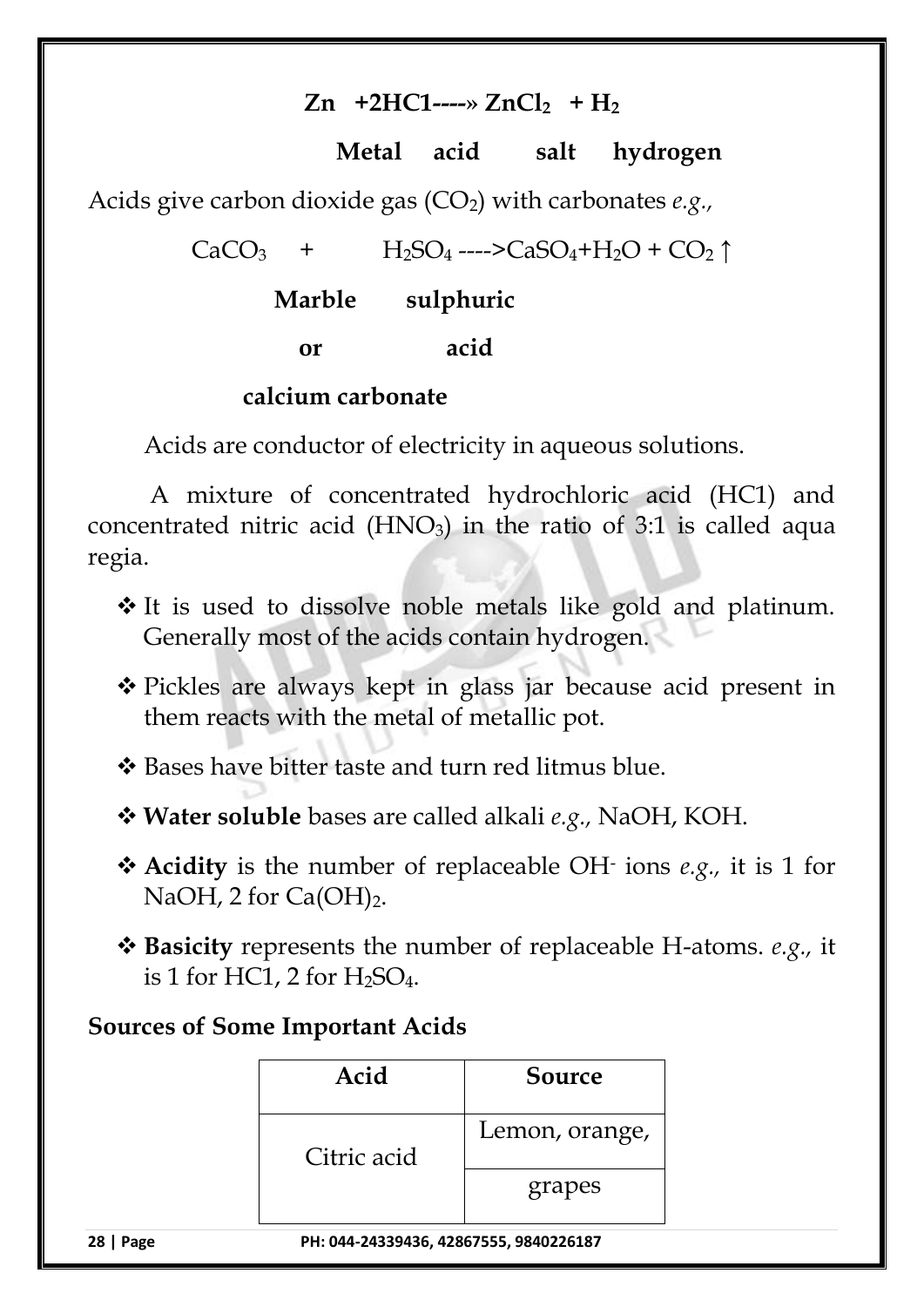| Maleic acid          | Unripe apple |
|----------------------|--------------|
| Tartaric acid        | Tamarind     |
| Acetic acid          | Vinegar      |
| Lactic acid          | Milk         |
| Hydrochloric<br>acid | Stomach      |
| Oxalic acid          | Tomato       |

## **Uses of Some Acids Hydrochloric Acid (HCl)**

It is present in gastric juices and is responsible for the digestion. It is used as bathroom cleaner, as pickling agent, tanning of leather, in dying and in the manufacture of gelatin from bones.

## **Nitric Acid (HNO3)**

It is used for the manufacture of fertilizers like  $NH<sub>4</sub>NO<sub>3</sub>$ ; explosive like TNT, picric acid, dynamite etc rayon, dyes and drugs.

## **Sulphuric Acid (H2SO4)**

It is also known as oil of vitriol and is used in manufacture of fertilizers, drugs, detergents and explosives.

#### **Acetic Acid (CH<sup>3</sup> COOH)**

It is used in vinegar, medicines and as a solvent.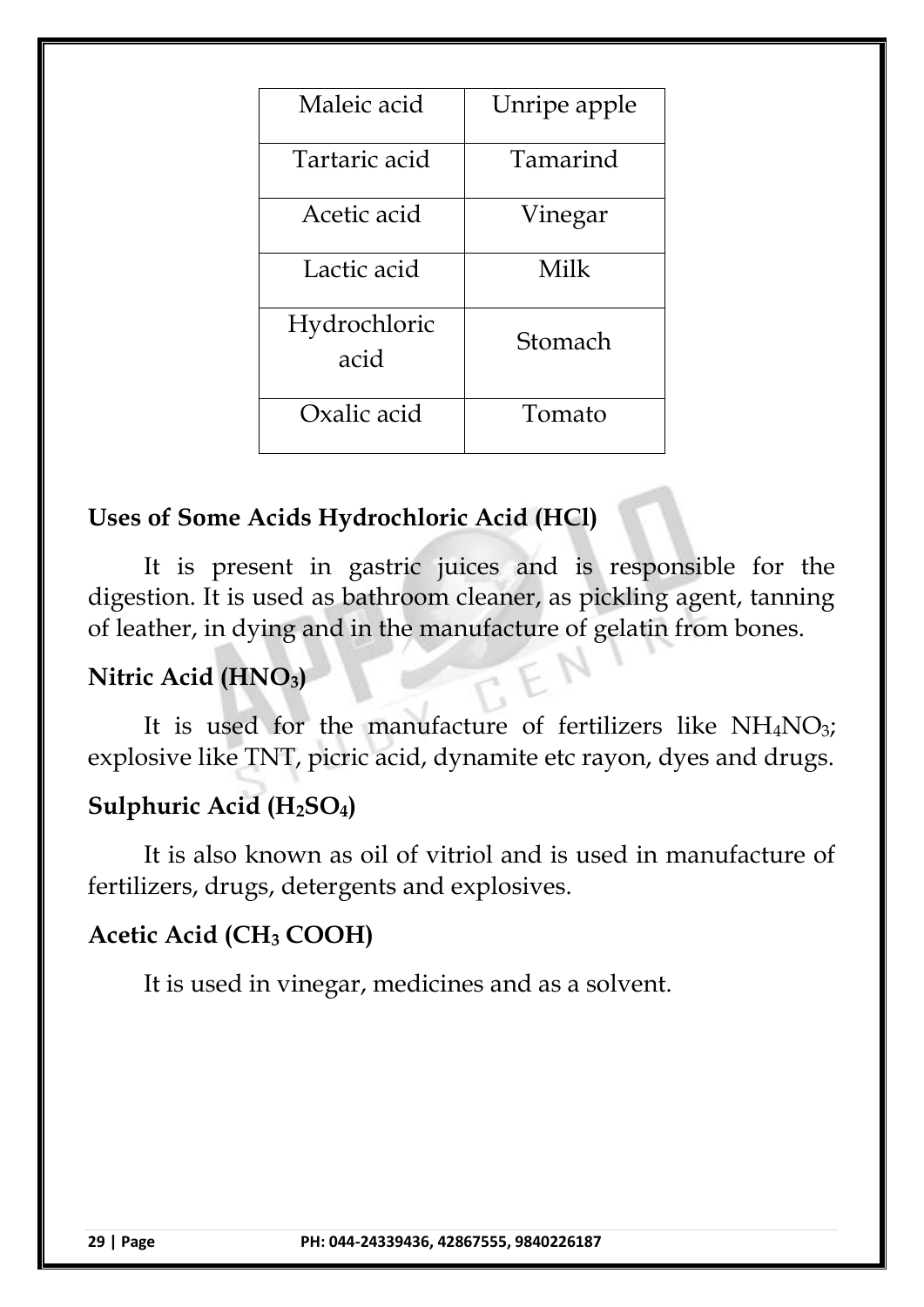## **ACIDS, BASES AND SALTS**

## **APPOLO COURSE MATERIAL**

 Acids, bases and salts are the three distinct classes into which almost all organic and inorganic compounds are divided.

#### **Definition of acid and bases**

- **i. Arrhenius definition**
- **ii. Bronsted-Lowry definition**
- **iii. Lewis definition**

#### **Arrhenius definition**

→ An **acid** is a substance which forms H<sup>+</sup> ions as the only positive ion in aqueous solution.<br>Examples: ion in aqueous solution.

#### **Examples:**

 Hydrochloric acid dissolved in water forms H<sup>+</sup> and Cl-ions

 $HC1$  --->  $H^+$  +  $Cl^-$ 

 Sulphuric acid dissolved in water forms H<sup>+</sup> and  $\mathop{\mathrm{SO}}\nolimits_4{}^{\mathop{2\mathrm{ -}}}$  ions

 $H_2SO_4 \longrightarrow 2H^+ + SO_4^2$ 

 $\mathcal{F}$  Nitric acid forms H<sup>+</sup> and NO<sub>3</sub> ions when dissolved in water

 $HNO<sub>3</sub>$  --->  $H<sup>+</sup>$  +  $NO<sub>3</sub>$ 

 Ethanoic acid,also known as acetic acid, forms H<sup>+</sup> and CH3COO-ions in water.

 $CH_3COOH$  --->  $H^+$  +  $CH_3COO^-$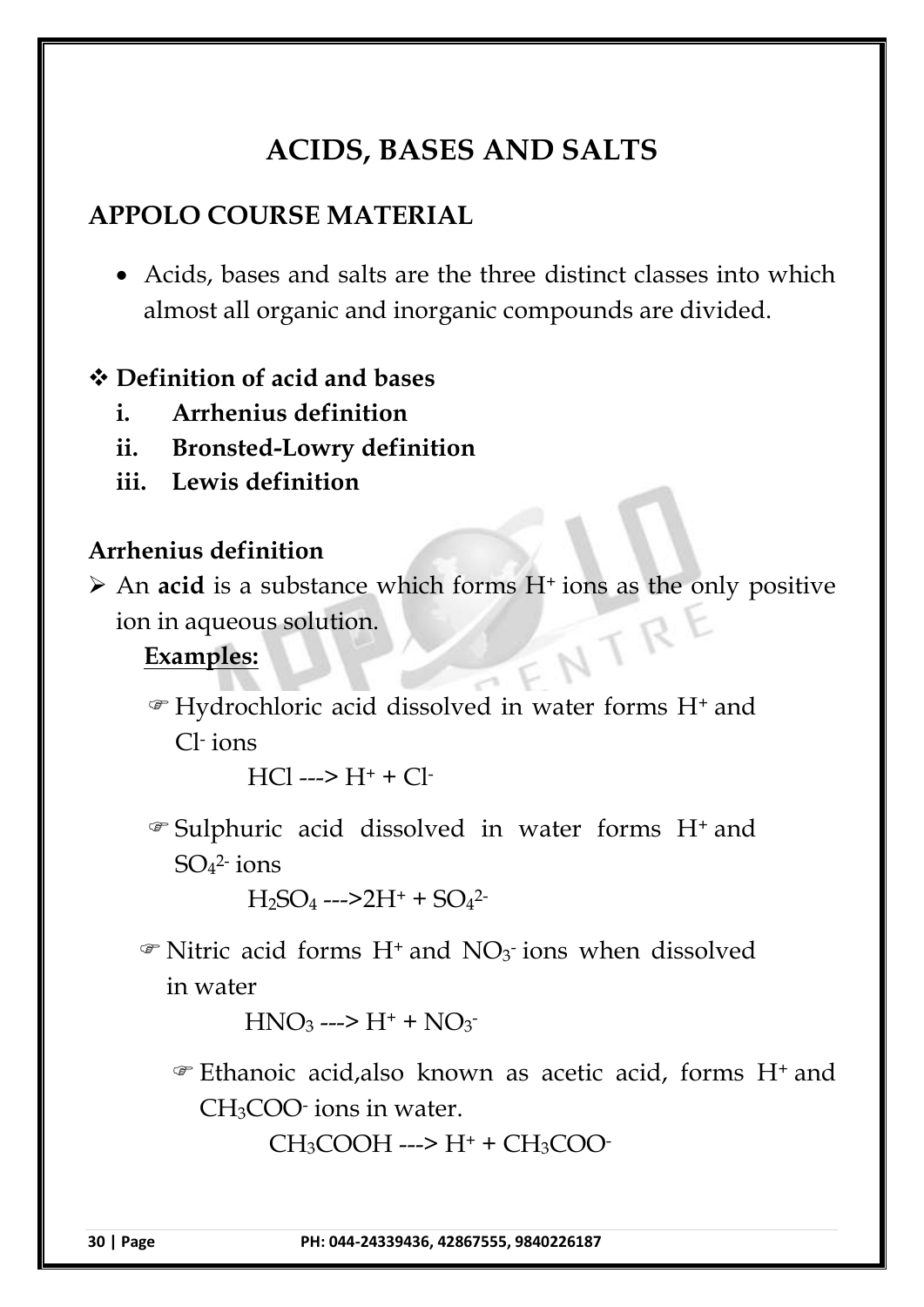• An alkali is a substance which forms OH ions as the only negative ion in aqueous solution. A base is an insoluble hydroxide.

## **Example:**

 Sodium hydroxide, when dissolved in water, forms Na<sup>+</sup> and OH-ions

 $NaOH$  --->  $Na^+$  + OH-

 Calcium hydroxide dissolves in water to give Ca<sup>+</sup> and OH-ions

 $Ca(OH)_{2} \longrightarrow Ca^{2+} + 2 OH$ 

 $\mathcal{F}$  Ethanol CH<sub>3</sub>CH<sub>2</sub>OH does not form OH ions when dissolved in water, so it isn't a base.

## **Bronsted-Lowry definition**

- **An Bronsted acid is a proton (H<sup>+</sup> ions) donor**
- Hydrogen chloride gas and ammonia gas react to give the white solid ammonium chloride.

**Example:**

 $HCl(g) + NH_3(g)$  --->  $NH_4Cl(s)$ 

 **A Bronsted base is any substance that can accept an H<sup>+</sup> ion or proton from an acid.**

## **Example:**

$$
HCl(aq)+NH_3(aq) {\rightarrow} NH_4^+(aq)+Cl^-(aq)
$$

 $\bullet$  Here, hydrochloric acid (HCl) "donates" a proton (H<sup>+</sup>) to ammonia  $(NH_3)$  which "accepts" it, forming a positively charged ammonium ion  $(NH_4^+)$  and a negatively charged chloride ion (Cl-). Therefore, HCl is a Brønsted-Lowry acid (donates a proton) while the ammonia is a Brønsted-Lowry base (accepts a proton). Also, Cl-is called the **conjugate**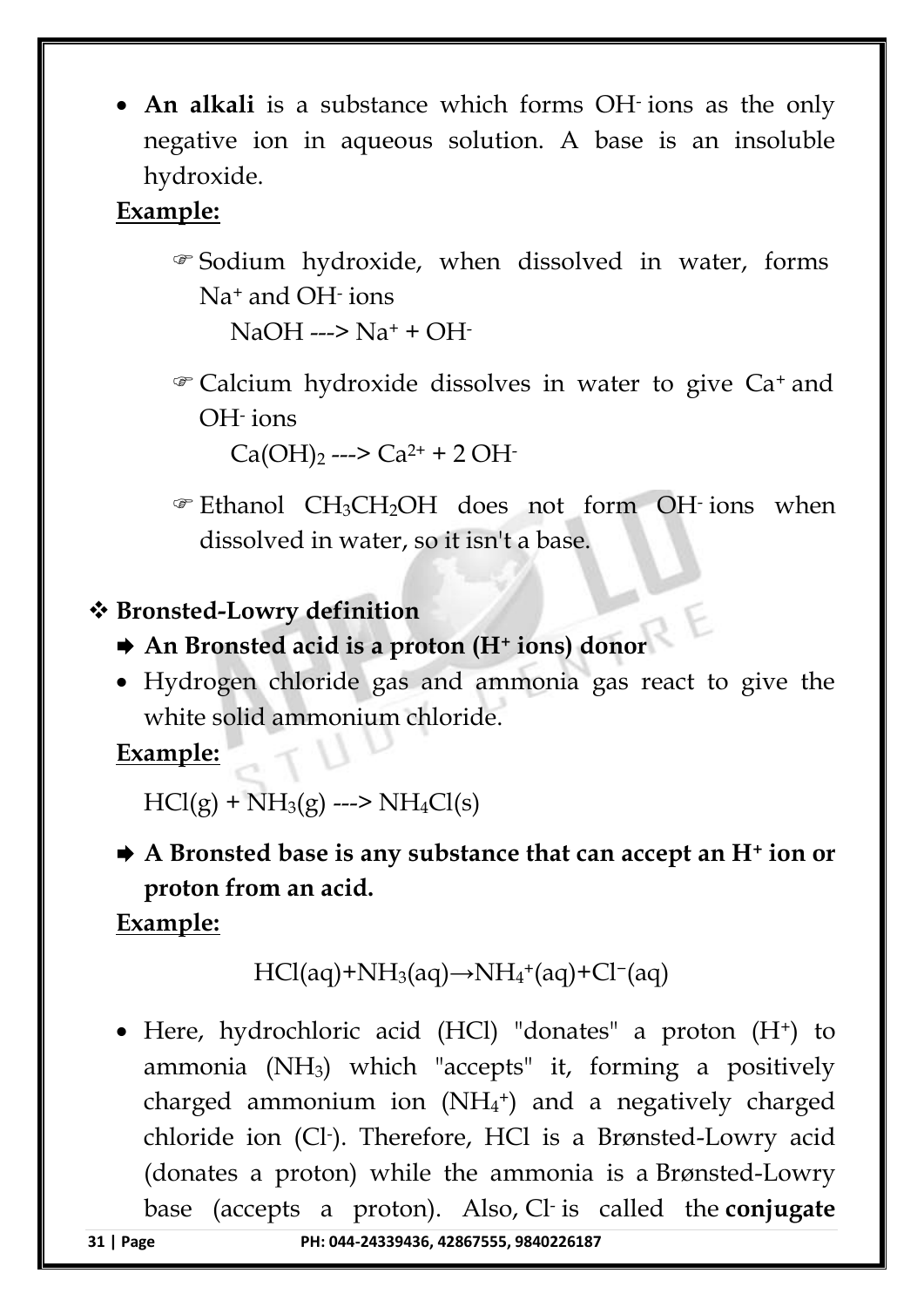**base** of the acid HCl and NH<sup>4</sup> <sup>+</sup> is called the **conjugate acid** of the base NH3.

#### **Lewis definition**

 Lewis acids act as electron pair acceptors. Lewis bases act as electron pair donors.

Example:

 $NH_{3(q)} + BF_{3(q)} \rightleftharpoons H_3NBF_{3(q)}$ 

• This is a reaction between ammonia  $(NH_3)$  and boron trifluoride (BF3). This is considered an acid-base reaction where  $NH<sub>3</sub>$  (base) is donating the pair of electrons to  $BF<sub>3</sub>$ .  $BF_3$  (acid) is accepting those electrons to form a new compound, H<sub>3</sub>NBF<sub>3</sub>.

| S.No           | <b>Name</b>  | <b>Sources</b>       |
|----------------|--------------|----------------------|
| 1              | Citric acid  | Citrus fruits        |
| 2              | Lactic acid  | Sour milk            |
| 3              | Formic acid  | Ants and bees        |
| $\overline{4}$ | Butyric acid | Rancid butter        |
| 5              | Tartaric     | Tamarind, grapes and |
|                | acid         | apples               |
| 6              | Acetic acid  | Vinegar              |
| 7              | Malic acid   | Apples               |
| 8              | Uric acid    | Urine                |
| 9              | Oxalic acid  | Tomato               |
| 10             | Stearic acid | Fats                 |
| 11             | Cholic acid  | Bile acid            |

#### **Acids used in Daily life:**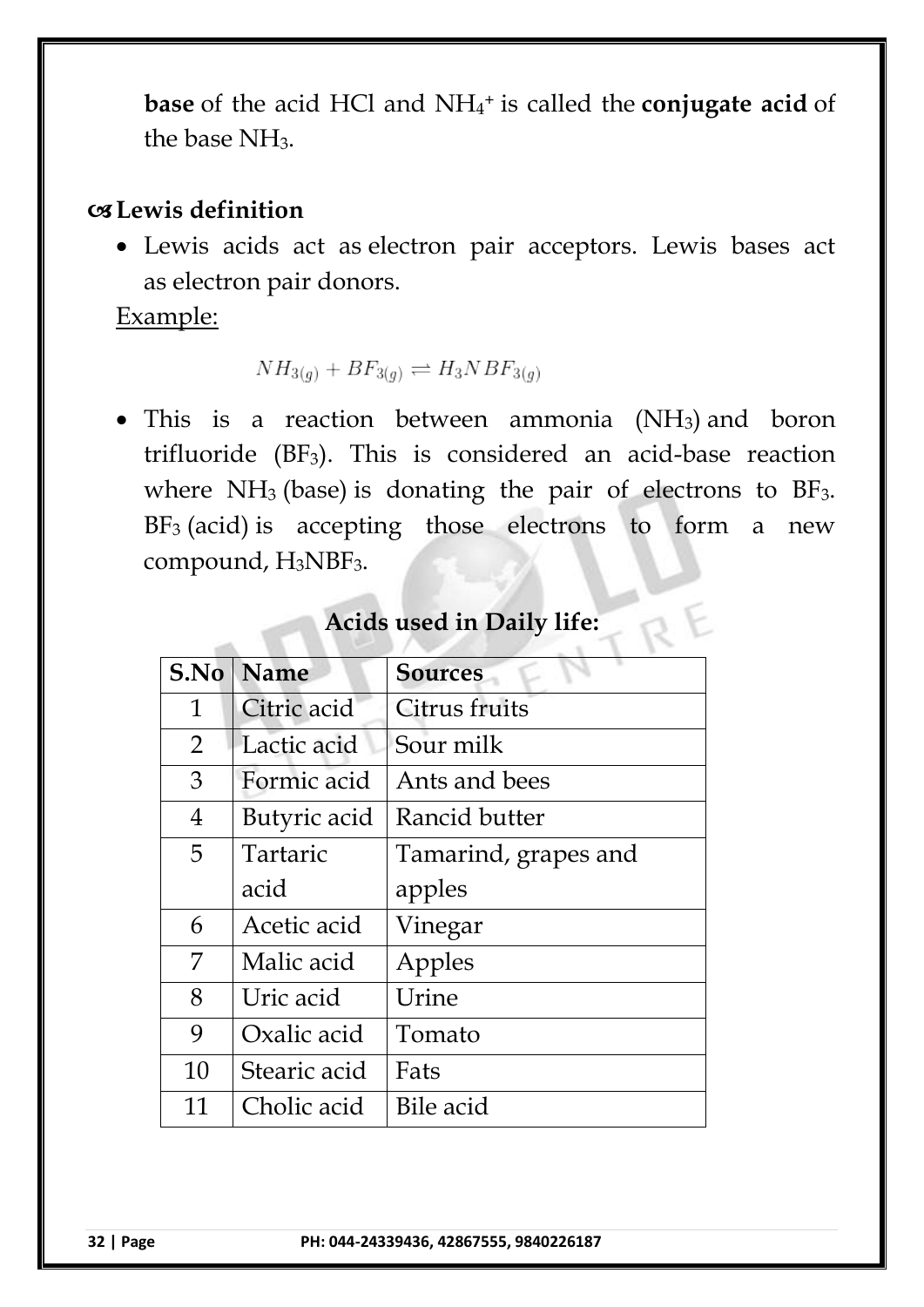## **Common acids (Mineral acids or inorganic acids)**

| S.No           | <b>Chemical Name</b>  | <b>Common Name</b>        | Formula                        |
|----------------|-----------------------|---------------------------|--------------------------------|
| $\mathbf 1$    | Hydrochloric acid     | Muriatic acid             | <b>HCl</b>                     |
| $\overline{2}$ | Sulphuric acid        | Oil of vitriol or King of | H <sub>2</sub> SO <sub>4</sub> |
|                |                       | chemicals                 |                                |
| 3              | Nitric acid           | Aqua fortis               | HNO <sub>3</sub>               |
| $\overline{4}$ | Carbonic acid         | Club soda                 |                                |
| 5              | 1:3 mixture of nitric | Aqua regia                | 1 HNO <sub>3</sub> : 3         |
|                | and hydrochloric      |                           | <b>HCl</b>                     |
|                | acids                 |                           |                                |
| 6              | 2,4,6-trinitrophenol  | Picric acid               | $C_6H_3N_3O_7$                 |
|                |                       |                           |                                |

## **Differences between acids and bases:**

| $\bf{No}$ | <b>Properties</b> | <b>Acids</b>                | <b>Bases</b>          |
|-----------|-------------------|-----------------------------|-----------------------|
| 1.        | Definition        | Give hydrogen               | Give hydroxyl ions    |
|           |                   | ions (H <sup>+</sup> ) when | $(OH1)$ when          |
|           |                   | dissolved in                | dissolved in water.   |
|           |                   | water                       |                       |
| 2.        | Taste             | Sour taste                  | Bitter taste          |
| 3.        | Action            | Turn blue litmus            | Turn red litmus into  |
|           | towards           | into red                    | blue                  |
|           | litmus            |                             |                       |
| 4.        | Action with       | Evolve hydrogen             | Generally bases do    |
|           | metals            | gas                         | not react with metals |
|           |                   |                             | but they react with   |
|           |                   |                             | metals like zinc and  |
|           |                   |                             | aluminium to          |
|           |                   |                             | liberate $H_2$        |
|           |                   |                             |                       |